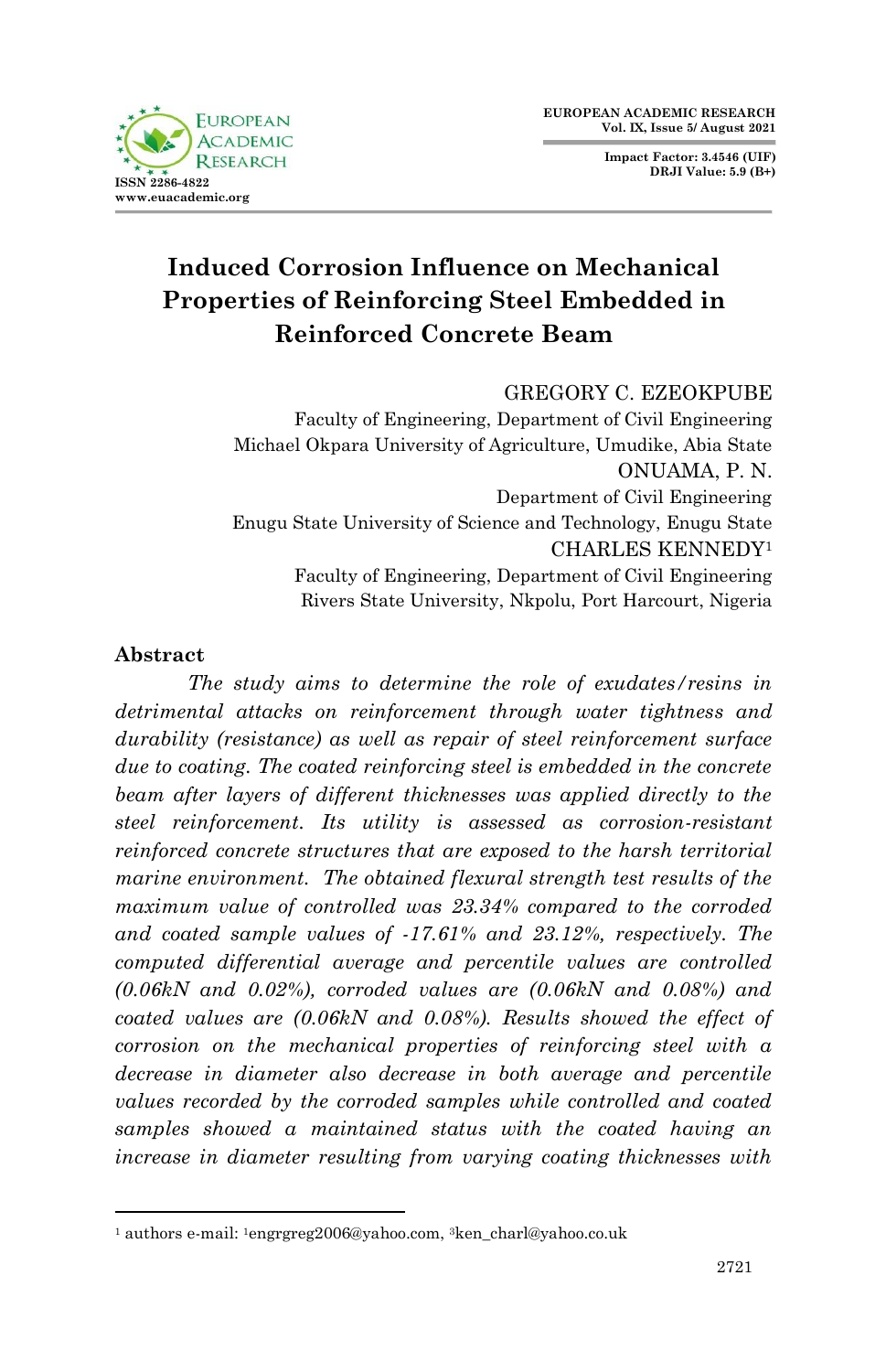*exudates/resin. The differential computed average and percentile value of the yield strength and ultimate tensile strength are controlled (5.42MPa and 0.11%) and (2.53MPa and 0.03%), the corroded values are (5.5MPa and 0.08%) and (2.53MPa and 0.02%), the coated values are (5.3MPa and 0.09%) and (2.53MPa and 0.01%). An attributed*  failure resulted in the corrosion effect on the mechanical properties of *reinforcing steel through surface modifications that affected the ribs and fibre, whereas, coated samples recorded increasing average and percentile values from the reference range (controlled samples) with higher load-carrying capacity. The comparative strain ratio obtained of the maximum computed values for the average and percentile values for the controlled is -3.42% against corroded and coated values of 3.29% and -3.11%. Obtained differential average and percentile values for the controlled are (0.02 and 0.07%), corroded values are (0.02 and 0.08%) and coated values are (0.01 and 0.08%). Obtained differential average and percentile values for controlled samples are (0.82% and 0.63%), corroded values are (0.83% and 0.99%), and coated values are (0.83% and 0.65%). The maximum recorded comparative values after corrosion test for controlled sample remained the same, with no traces of corrosion effect because it was pooled in freshwater, for the corroded and coated samples, the obtained values are -6.24% and 6.75%. The computed data showed a decreased value from corroded sample resulting from corrosion attack that has led to weight loss recorded whereas, coated samples has weight increase resulting from varying coating thicknesses.*

**Keywords**: Corrosion, Corrosion inhibitors, Flexural Strength, Concrete and Steel Reinforcement

# **INTRODUCTION**

Reinforced concrete beam load depends on the carrying capacity and its moment of inertia or the strength of the steel bar. Corrosion is the cause of loss or loss of strength of steel reinforcement and its products usually occupy a much larger volume, about 6 to 10 times that of the base metal. The increase in volume exerts considerable tear stress on the surrounding concrete, which leads to the formation of cracks.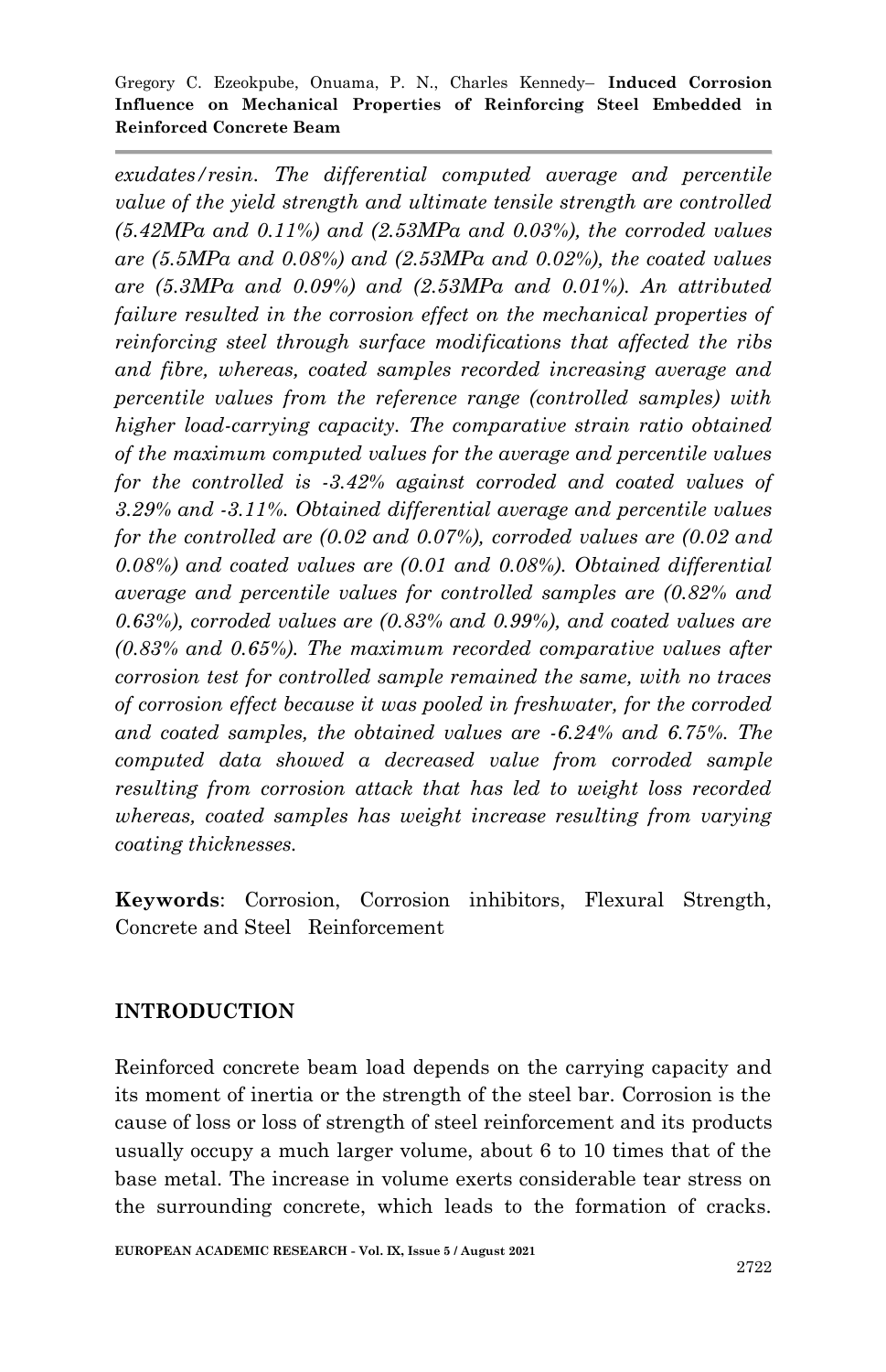Cracks in the hairline on the concrete surface that are directly above and parallel to the reinforcement are a positive sign that the reinforcement is corroding. These cracks indicate that widespread rust has grown enough to crack the concrete. At this stage too, the reinforcement appears to be rust-free if the concrete breaks.

 Ting and Nowak (1991) formulated the effect of reinforcing the steel area loss calculations caused by the mechanical damage caused by corrosion loss on the beam loading capacity of the corrosion presence.

They formulate a finite difference method of numerical processing, considering a variety of concrete members, including solid slab, vacuum slab, rectangular beam, T-beam and box beam. This approach assesses and demonstrates the impact loss of reinforcing the steel area of a typical reinforced concrete bridge girder. Their formulation and mechanism, reinforcing the loss of steel area is a linear function of material loss.

 Umoto and Mishra (1988), by contrast, have established a different approach, which is indirectly correlated with structural degradation resulting from reinforcement corrosion, loss of bar strength caused by cross-sectional area reduction, and crack strength in concrete, leading to loss of bond strength.

 Huang and Yang (1997) experimented with corroded reinforced concrete beams with dimension of 150 mm  $x$  150 mm  $\times$  500 mm in 30 beams, strengthening the steel bar to study the flexibility effect and behavior of the beams. Two of the 4 bars are flexural reinforcement and there are no provisions for shear reinforcement. The load bearing capacity of the beam is reduced due to the current application which impressed the beams which accelerated the corrosion rate. The loadcarrying capacity of the RC beams decreased as corrosion production increased. The loss of load carrying capacity was computed to determine the percentage reduction of the steel bar diameter resulting from corrosion. Experimental results showed that the loading efficiency was reduced by 10%.

Yoon et al. (2000) investigated 100mm  $\times$  150 mm  $\times$  1170 mm lightweight concrete beams, reinforced with a standard Grade 60 steel reinforcement measure. The epoxy (coated) was applied to the reinforcing steel bar to reduce or reduce the strength of the rust and the effect of the metal corrosion was evaluated using water cement of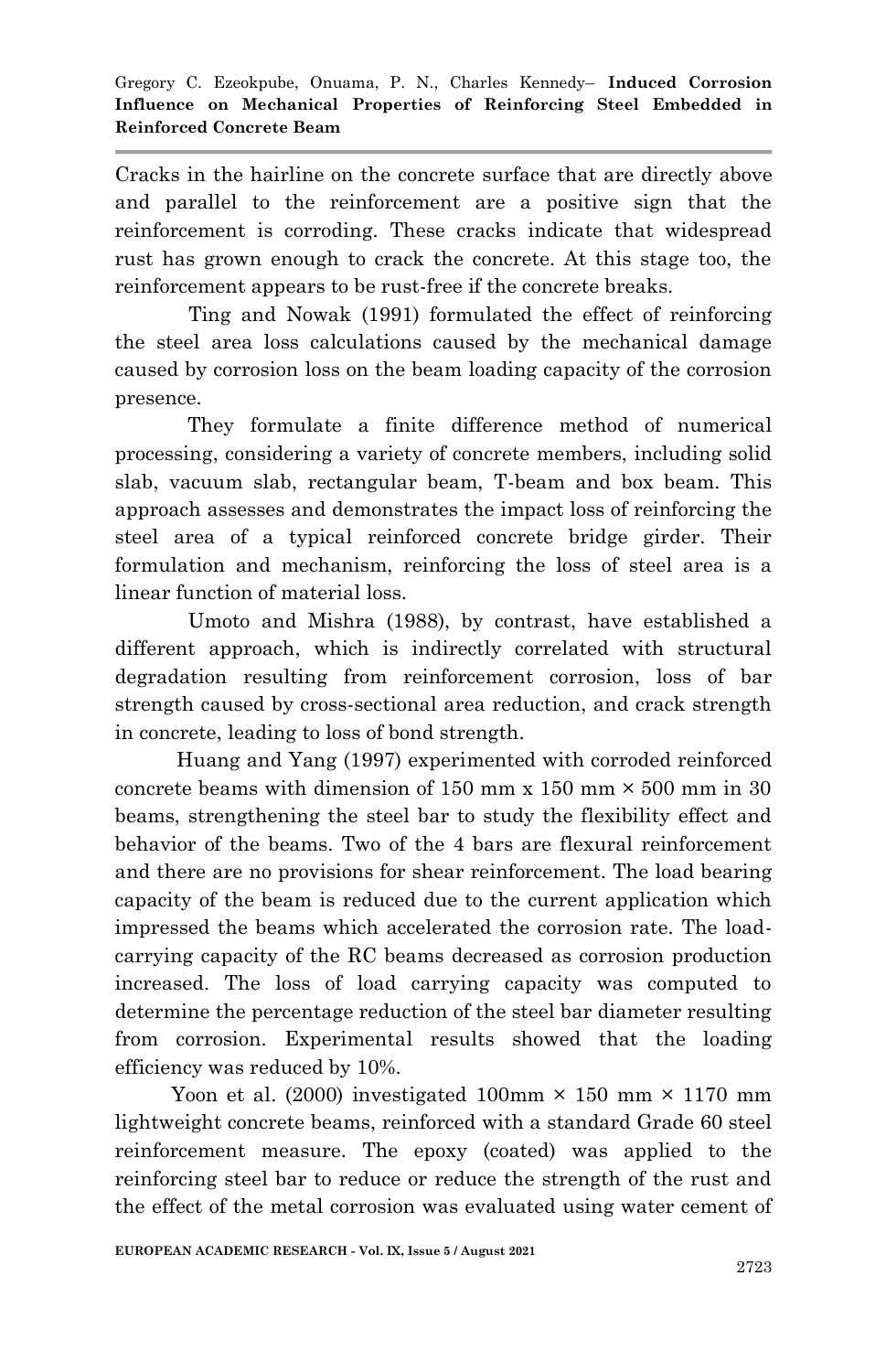0.5 with standard concrete strength to investigate the dynamic loading strength of the concrete figures. Four-point loading adjustments used the distance between two reinforced concrete type end supports as 1050 mm, while a clean flexural moment was performed within the 230 mm center of the center of the beams. It was found that, as the beams have a weight reduction of ≥3% weight, the residual load of the joints decreased as the weight decrease of the reinforcing steel increased indicating that the loss of load strength could be primarily due to the loss of the steel in the steel.

 Torres-Acosta et al. (2007) investigated the loss of flexibility with loss of steel cross section due to normal corrosion of embedded steel with a cross section of 100 mm  $\times$  150 mm and a concrete beam of 1500 mm long with chloride. The sample was tested in flexure under a three-point load. They concluded that the most important parameter affecting the reduction in flexural stress is a reduction of 60% at a ratio of only 10%, because corrosion corrosion significantly reduces the cross-sectional area of steel and shifts the steel from its elastic behavior to brittle.

 Ell-Maadawy et al. (2005) investigated the combined effect of corrosion and a linear function of static loads on corrugated reinforced concrete beams. The presence of permanent loads and associated cracks during corrosion loading reduces the corrosion crack formation time significantly and slightly increases the width of the corrosion crack. They found that crack width increased 22% faster under load conditions, with weight loss of 8.9% and 22.2%, while the strength loss was 6.4% and 20.0%, respectively.

 Ballim and Reid (2003) tested and tested a 160 x 100 x 1500 mm beam reinforced by pre-corrosion carbonization with a single 16 mm diameter and a pair of 8 mm diameter reinforcing steel, and this was achieved by filling the bars with CO2. The chamber is pressurized (maintained at 80 kPa) and carries a current of 400 A/cm2. The rods are simultaneously discharged with 23% and 34% of the final load (pu).

 John et al. (2019) investigated the effectiveness of applying olibanum exudates/resin to steel reinforcement embedded in concrete and immersed in a corrosive environment against possible corrosion by an accelerated process. Embedded concrete elements of coated and uncoated elements were observed for cracks and spalling. Corrosive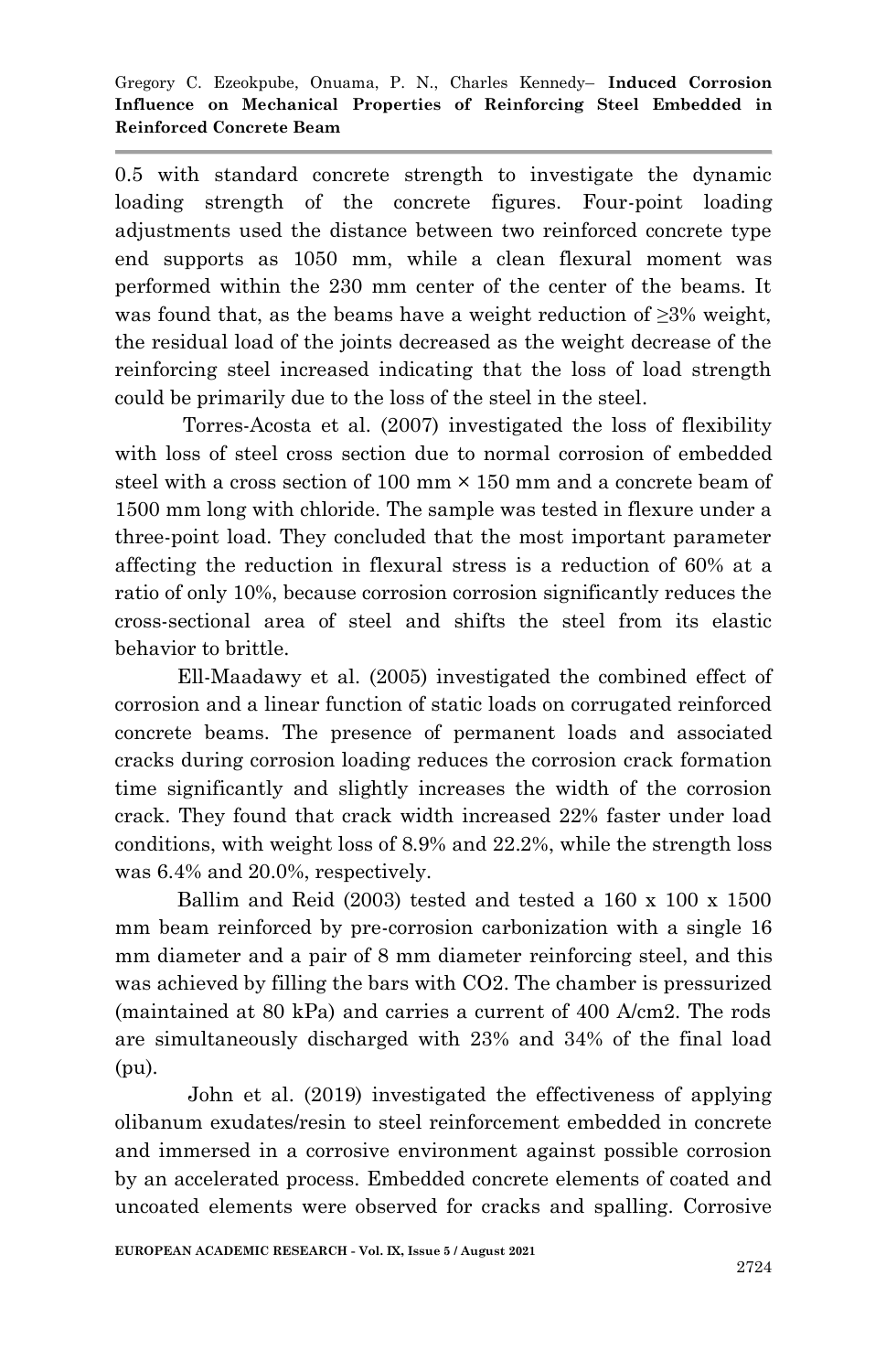elements exhibit lower flexural loads application with higher yielding, midspan deflection, elongation and strain ratio over controlled and coated samples. The effect of corrosion created surface modification and reduction in cross-sectional area and weight loss.

 Rodriguez et al. (1997) investigated different degrees of corrosion in concrete images. Vaccine test is 200mm by 150mm with a gap of 2000mm. The beam consists of rigid, compressive and accelerated shear reinforcement by placing the model in a 3% by weight solution of calcium chloride in aqueous solution for a period of 101-190 days at a constant current and a maximum of 100 A/cm2. The results show that rust increases the deflection and crack width at the load of the material, reduces the breaking strength and causes a larger gap and wider break width as a result of bond failure.

 Eyre and Nokhasteh (1992) investigated reinforcing behavior that was only expressed through behavioral symptom support. In the experiment it was assumed that the concrete-steel interface had zero beams of different concrete lengths and it was observed that the volume of the beams decreased with the maximum beam length. They concluded that even if the length was unattached, the rope on the concrete breaker would fail, no matter how much metal it was. The results show that the beam can be very strong, even if the connection is completely broken in some parts of the room, as long as the pipe remains immobile.

 Nwaobakata et al. (2019) investigated a natural inorganic product made from garcinia cola extract (exudates/resin) as a protective layer on steel reinforcement embedded in concrete. The samples were immersed in a highly corrosive environment and accelerated for 150 days by testing for changes in the mechanical properties of the steel. The results obtained on corroded elements show higher tensile strengths with lower loads, larger deviations in the midspan and elongation zones. The data show that the properties of the corrosive samples are the result of the corrosion of steel by reducing the surface properties of the steel reinforcement and the general mechanical properties of the steel. The results of uncoated elements have high elastic destructive load values, deformation in the center of the spring and tensile strength, deformation and elongation rates, especially corroded samples.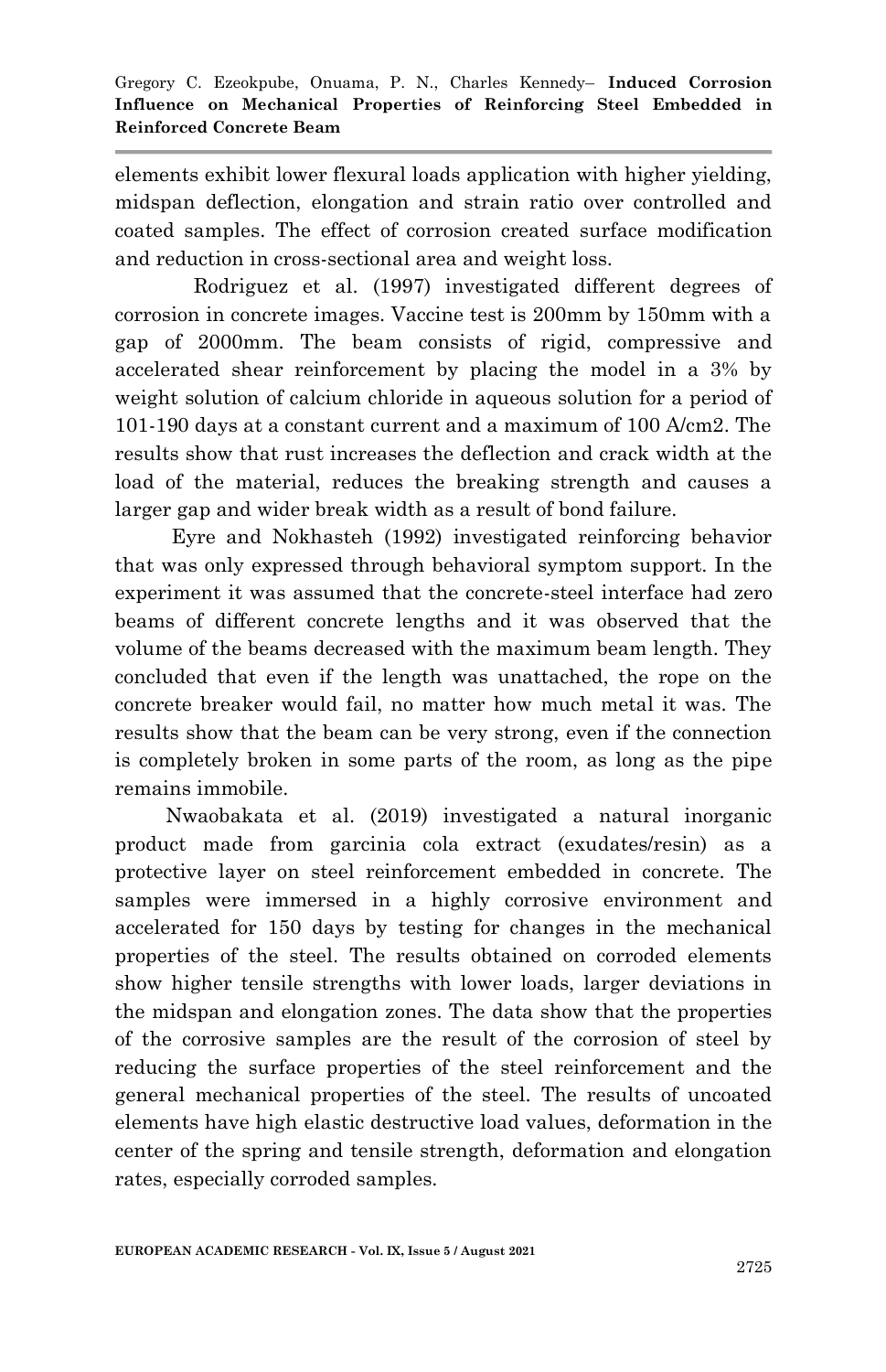Charles et al. (2019) investigated the surface changes, diameter reduction and weight loss of reinforcing steel from uncoated and exudates/resin-coated elements built into concrete and incorporated in an aggressive environment for 150 days. Uncoated (corroded) elements exhibit a decrease in the mechanical properties of reinforcing steel due to corrosion attack, leading to larger deviations at average span and higher yielding to load application, whereas coated elements retain higher structural integrity. Coated elements exhibit greater flexibility before failure due to higher yields and lower elongation stresses.

 Kanee et al (2019) aimed at reinforcing steel with the introduction of milicia excelsa exudates/resin for surface modification and degradation of mechanical properties that reinforce steel in concrete structures. The accelerated corrosion process lasted for 150 days and the corrosion potential was determined. Corrosion properties of spalling and fractures in uncoated elements show that the overall experimental results show low fracture stresses with flexibility, midspan deformation and elongation. Coated members show less average deflection, elongation and ultimate yield strength compared to the corroded members.

 Daso et al. (2019) examined the use of environmentally friendly inorganic exudates/resin products from Artocarpus altilis to prevent corrosion attacks on reinforcing steel embedded in concrete. The results of corroded samples on the mechanical properties of reinforcing steel embedded in concrete and exposed to corrosive environment showed decreased in cross-section area and diameter reduction of reinforcing steel, weight loss, low flexural load application to high yield and high midspan deflection. Exudates/resin exhibited waterproofing surface to corrosion attacks.

# **MATERIALS AND METHODS FOR EXPERINMENT**

#### **Aggregates**

Fine and coarse are purchased. Both meet BS882 requirements

#### **Cement**

Class 42.5 limestone cement is the most common type of cement in the Nigerian market. It is used for all the concrete mixtures in this test. The cement complies with the BS6 196-6 requirements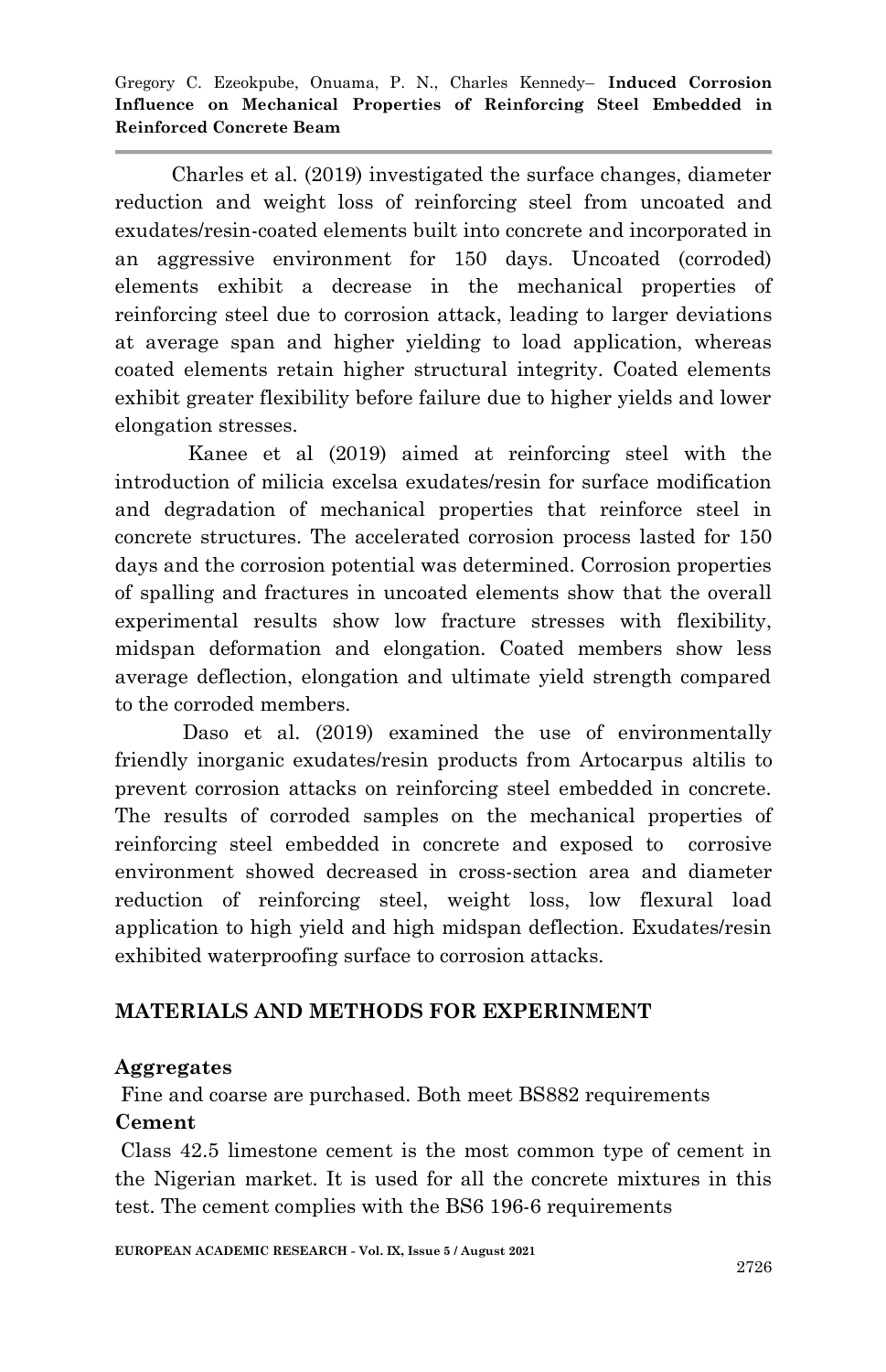# **Water**

Clean and contamination-free water samples. The clean water used is obtained from the construction laboratory of Kenule Beeson Saro-Wiwa Polytechnic, Bori, Rivers State. Water meets BS 3148 requirements.

#### **Structural steel reinforcement**

Reinforcements are sourced directly from the Port Harcourt market. Confirmed as of BS4449: 2005 + A3

# **Corrosion Inhibitors (Resins / Exudates) Gongronema latifolium**

The exudates were obtained from the stem and yield milky gummy exudates. They are abundantly seen in the Southern part of Nigeria. They are obtained from Chokocho Town in Etche Local Government of Rivers State.

# **Methods**

This study evaluates the application of exudates/resins from natural extruded plants that have environmentally friendly properties from non-hazardous materials derived from tree trunks. The coated reinforcing steel is embedded in the concrete beam after layers of different thicknesses was applied directly to the steel reinforcement. Its utility is assessed as corrosion-resistant reinforced concrete structures that are exposed to the harsh territorial marine environment.

This study aimed to use a locally available sourced material to prevent the negative effects of corrosion attack on steel reinforcement at the highest salt concentration (sodium chloride) in the marine environment. A beam measuring 175mm x 175mm, 750mm, thick, wide, and long with four (4) 16mm diameter figures is implanted in the beam and completely immersed in sodium chloride (NaCl) for 360 days after the first 28 days of cure. Corrosion is a natural, long-term process that lasts for years. However, the introduction of artificial sodium chloride (NaCl) accelerates and stimulates the corrosion rate, that is, the salt concentration in the coastal area, and this process will take the shortest possible time. Besides, this study aims to determine the role of exudates/resins in detrimental attacks on reinforcement through water tightness and durability (resistance) as well as repair of steel reinforcement surface due to coating.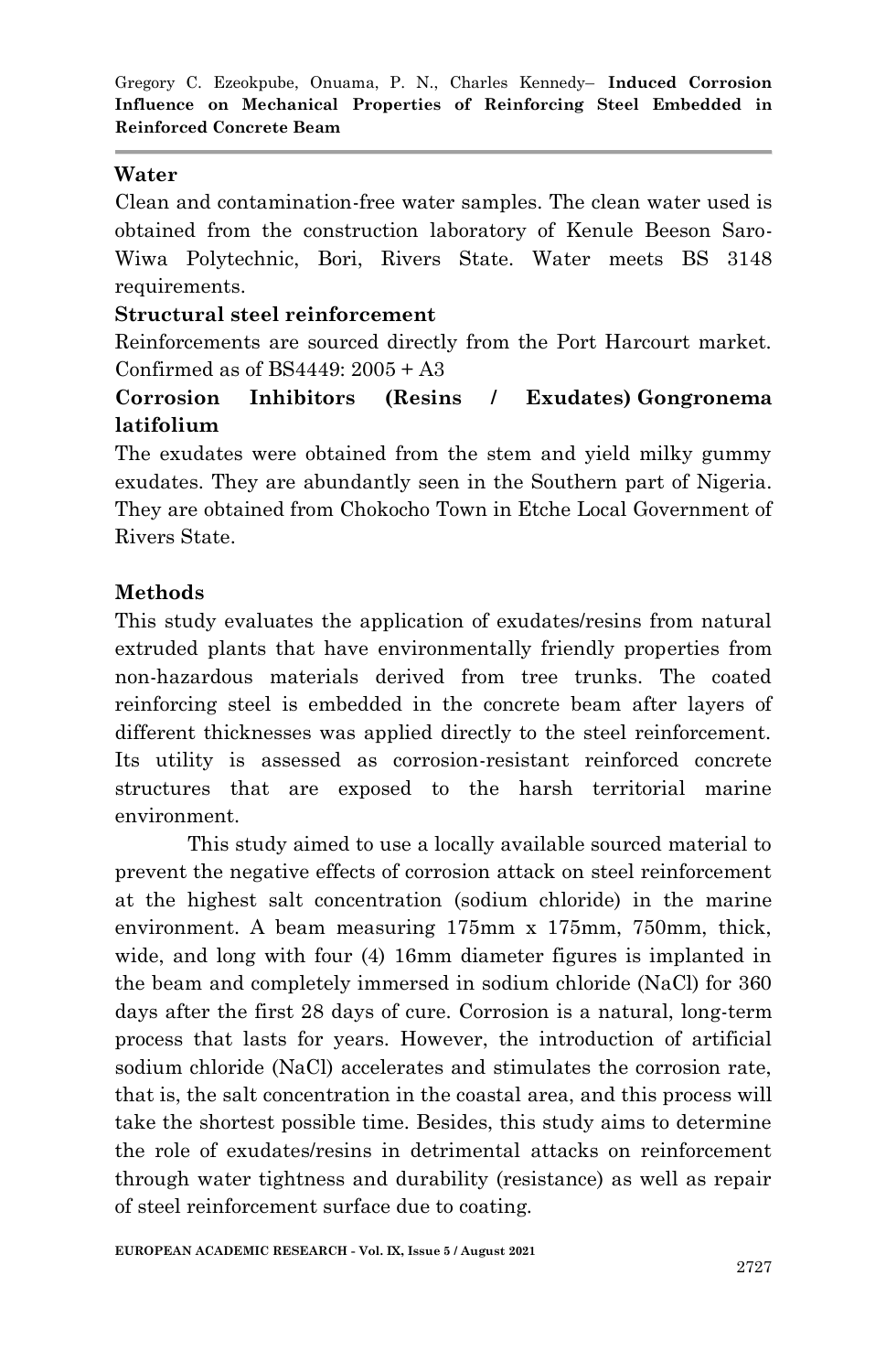#### **Sample Preparation and Full Beam Casting**

Standard methods for concrete mixing ratio and manual manipulation of material weights are followed. The ratio of the concrete mixture is 1: 2: 4, the water-cement ratio is 0.65. Manual mixing is used to clean the concrete pavement and the mixing is checked and water is added slowly to give a complete concrete mix design. By adding cement, water, and gravel, consistent color and consistency are achieved. The test beam is poured into a steel mold measuring 175 mm x 175 mm x 750 mm and supplied with suction air, and reinforcing steel with a diameter of 16 mm is installed. Samples were deformed after 72 hours and preserved for 28 days using standard procedures and at room temperature in the aggregation tank for a 360-days rapid corrosion acceleration test with a test-days interval of 3 months of 90 days, 270 days, and 360 days observations on first crack appearance and pitting.

#### **Flexural Beam Test**

According to BS EN 12390-2, a Universal Testing Machine is used for flexural tests and a total of 36 beam models are tested. After 28 pretreatments and standards, 12 (controlled) remained under control to prevent corrosion-related reinforcement, while 24 uncoated and exudate/resin coated samples were completely immersed in 5% sodium chloride (surface) NaCl for 360 days with regular tests after 90 days, 180 days, 270 days, and 360 days and investigations of the effect of changes in mechanical properties on uncoated (rusted) and coated samples. The flexural test was carried out on the Intron Universal testing machine with a capacity of 100 kN. The sample is placed in the machine according to specifications and a flexural test is carried out. Crack and flexural strength through digitally recorded and computerized system, average span deformation and all relevant tests of the measured reinforcement diameter before testing, the reinforcement diameter - after corrosion, reduction/increase in crosssectional area, tensile strength deformation ratio, elongation, the weight of reinforcement - before testing, the weight of reinforcement after corrosion and weight loss/gain of steel is observed and recorded.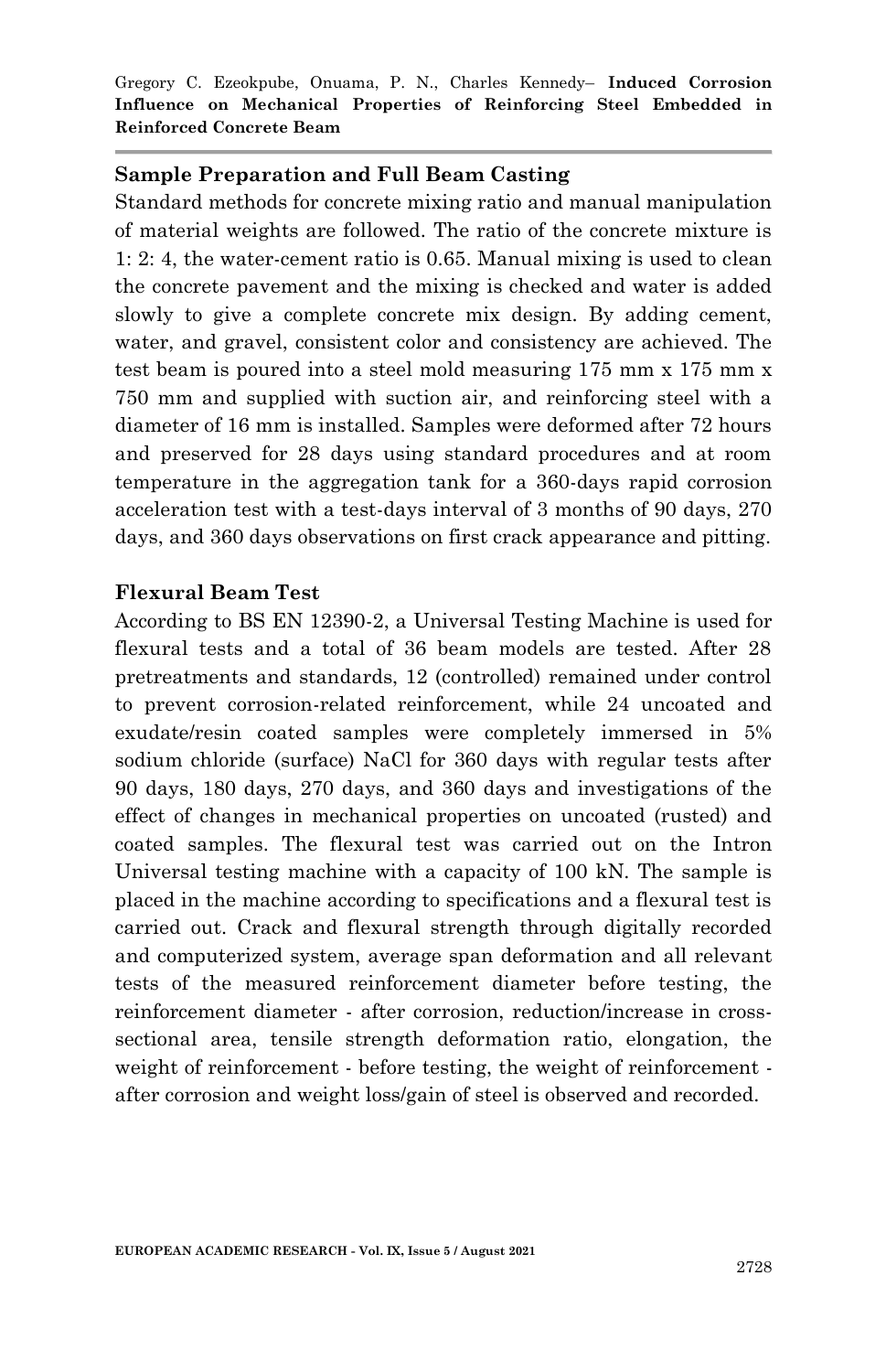Gregory C. Ezeokpube, Onuama, P. N., Charles Kennedy– **Induced Corrosion Influence on Mechanical Properties of Reinforcing Steel Embedded in Reinforced Concrete Beam**

| Samples                                    | Samples A |        |                 | Samples B       |                 |        |        | Samples C |            | Samples D |        |        |
|--------------------------------------------|-----------|--------|-----------------|-----------------|-----------------|--------|--------|-----------|------------|-----------|--------|--------|
| Items                                      | GL.       | GL1    | GL <sub>2</sub> | GL <sub>3</sub> | GL <sub>4</sub> | GL5    | GL6    | GL7       | <b>GLS</b> | GL9       | GL10   | GL11   |
| Flexural Strength Load (KN)                | 90.60     | 89.79  | 89.30           | 85.47           | 89.72           | 87.74  | 90.54  | 89.86     | 90.79      | 90.73     | 88.74  | 89.83  |
| Midspan Deflection (mm)                    | 6.63      | 6.71   | 731             | 7.42            | 6.51            | 7.45   | 6.54   | 6.71      | 6.51       | 6.59      | 6.59   | 8.75   |
| Nominal Bar diameter (mm)                  | 16.00     | 16.00  | 16.00           | 16.00           | 16.00           | 16.00  | 16.00  | 16.00     | 16.00      | 16.00     | 16.00  | 16.00  |
| Measured Rebar Diameter Before Test(mm)    | 15.75     | 15.86  | 15.86           | 15.85           | 15.67           | 15.89  | 15.99  | 15.97     | 15.92      | 15.82     | 15.56  | 15.67  |
| Rebar Diamete at 28 days(mm)               | 15.75     | 15.86  | 15.86           | 15.85           | 15.67           | 15.89  | 15.99  | 15.97     | 15.92      | 15.82     | 15.56  | 15.67  |
| Cross-sectional Area Reduction/Increase    | 0.00      | 0.00   | 0.00            | 0.00            | 0.00            | 0.00   | 0.00   | 0.00      | 0.00       | 0.00      | 0.00   | 0.00   |
| Diameter, mm)                              |           |        |                 |                 |                 |        |        |           |            |           |        |        |
| Yield Strength, fy (MPa)                   | 407.71    | 407.22 | 405.32          | 401.34          | 399.96          | 403.04 | 407.93 | 401.45    | 403.33     | 404.15    | 405.24 | 405.26 |
| Ultimate Tensile Strength, fu (MPa)        | 577.46    | 572.41 | 564.09          | 569.87          | 573.40          | 563.82 | 563.62 | 564.42    | 563.02     | 575.57    | 568.07 | 576.93 |
| Strain Ratio                               | 1.42      | 1.41   | 1.39            | 1.42            | 1.43            | 1.40   | 1.38   | 1.41      | 1.40       | 1.42      | 1.40   | 1.42   |
| Elongation (%)                             | 19.75     | 19.82  | 19.95           | 19.15           | 20.95           | 21.29  | 18.75  | 19.32     | 18.25      | 20.85     | 19.79  | 19.08  |
| Rebar Weights- Before Test                 | 1.61      | 1.61   | 1.61            | 1.61            | 1.61            | 1.60   | 1.61   | 1.61      | 1.59       | 1.61      | 1.61   | 1.61   |
| Rebar Weights- After at 28 days (Kg)       | 1.61      | 1.61   | 1.61            | 1.61            | 1.61            | 1.60   | 1.61   | 1.61      | 1.59       | 1.61      | 1.61   | 1.61   |
| Weight Loss /Gain of Steel (Kg) at 28 days | 0.00      | 0.00   | 0.00            | 0.00            | 0.00            | 0.00   | 0.00   | 0.00      | 0.00       | 0.00      | 0.00   | 0.00   |

#### **Table 3.2: Flexural Strength of Beam Specimen (Corroded specimens)**

|                                                         | GL1A   | GL1B   | GL1C   | GL1D   | GL1E   | <b>GL1F</b> | GL1G   | GL1H   | GL1I   | GL1J   | <b>GL1K</b> | GL1L   |
|---------------------------------------------------------|--------|--------|--------|--------|--------|-------------|--------|--------|--------|--------|-------------|--------|
| Flexural Strength Load (KN)                             | 73.53  | 72.87  | 72.24  | 72.22  | 72.66  | 71.77       | 73.48  | 72.80  | 73.73  | 70.68  | 71.18       | 68.41  |
| Midspan Deflection (mm)                                 | 11.65  | 11.73  | 12.33  | 12.44  | 11.53  | 12.47       | 11.56  | 11.73  | 11.53  | 11.61  | 11.61       | 13.77  |
| Nominal Rebar Diameter                                  | 16.00  | 16.00  | 16.00  | 16.00  | 16.00  | 16.00       | 16.00  | 16.00  | 16.00  | 16.00  | 16.00       | 16.00  |
| Measured Rebar Diameter Before Test(mm)                 | 15.71  | 15.82  | 15.81  | 15.81  | 15.63  | 15.85       | 15.95  | 15.93  | 15.88  | 15.78  | 15.52       | 15.63  |
| Rebar Diameter- After Corrosion(mm)                     | 1.51   | 1.51   | 1.52   | 1.51   | 1.51   | 1.51        | 1.51   | 1.51   | 1.49   | 1.51   | 1.51        | 1.51   |
| Cross- sectional Area Reduction/Increase (Diameter, mm) | 14.20  | 14.31  | 14.30  | 14.30  | 14.12  | 14.35       | 14.43  | 14.42  | 14.39  | 14.27  | 14.01       | 14.12  |
| Yield Strength, fy (MPa)                                | 381.99 | 381.50 | 379.60 | 375.62 | 374.24 | 377.32      | 382.21 | 375.73 | 377.61 | 378.43 | 379.52      | 379.54 |
| Ultimate Tensile Strength, fu (MPa)                     | 560.28 | 555.23 | 546.91 | 552.69 | 556.22 | 546.64      | 546.44 | 547.24 | 545.84 | 558.39 | 550.89      | 559.75 |
| Strain Ratio                                            | 1.47   | 1.46   | 1.44   | 1.47   | 1.49   | 1.45        | 1.43   | 1.46   | 1.45   | 1.48   | 1.45        | 1.47   |
| Elongation (%)                                          | 24.48  | 24.55  | 24.68  | 23.88  | 25.68  | 26.02       | 23.48  | 24.05  | 22.98  | 25.58  | 24.52       | 23.81  |
| Rebar Weights- Before Test(Kg)                          | 1.58   | 1.58   | 1.58   | 1.58   | 1.58   | 1.58        | 1.58   | 1.58   | 1.58   | 1.58   | 1.57        | 1.58   |
| Rebar Weights- After Corrosion(Kg)                      | 1.53   | 1.53   | 1.53   | 1.53   | 1.53   | 1.53        | 1.52   | 1.53   | 1.53   | 1.53   | 1.53        | 1.52   |
| Weight Loss /Gain of Steel (Kg)                         | 0.05   | 0.05   | 0.05   | 0.05   | 0.05   | 0.05        | 0.05   | 0.05   | 0.06   | 0.05   | 0.05        | 0.05   |

#### **Table 3.3 : Flexural Strength of Gongronema latifolium Exudate / Resin Coated Beam Specimens**

|                                                         | GL1A1  | GL1B2                        | GL1C3  | GL1D4  | GL1E5                        | GL1F6  | GL1G7  | GL1H8                        | GL1I9  | GL1J10 | GL1K11                       | GL1L12 |
|---------------------------------------------------------|--------|------------------------------|--------|--------|------------------------------|--------|--------|------------------------------|--------|--------|------------------------------|--------|
|                                                         |        | 150um (Exudate/Resin) coated |        |        | 300um (Exudate/Resin) coated |        |        | 450um (Exudate/Resin) coated |        |        | 600um (Exudate/Resin) coated |        |
| Flexural Strength Load (KN)                             | 90.60  | 89.29                        | 89.31  | 85.47  | 89.73                        | 87.75  | 90.55  | 89.87                        | 90.80  | 89.94  | 88.25                        | 88.84  |
| Midspan Deflection (mm)                                 | 6.70   | 6.78                         | 7.38   | 7.49   | 6.58                         | 7.52   | 6.61   | 6.78                         | 6.58   | 6.66   | 6.66                         | 8.82   |
| Nominal Rebar Diameter                                  | 16.00  | 16.00                        | 16.00  | 16.00  | 16.00                        | 16.00  | 16.00  | 16.00                        | 16.00  | 16.00  | 16.00                        | 16.00  |
| Measured Rebar Diameter Before Test(mm)                 | 15.76  | 15.87                        | 15.86  | 15.86  | 15.68                        | 15.90  | 15.99  | 15.98                        | 15.93  | 15.83  | 15.57                        | 15.68  |
| Rebar Diameter-After Corrosion(mm)                      | 16.06  | 16.06                        | 16.04  | 16.07  | 16.07                        | 16.01  | 16.07  | 16.06                        | 15.97  | 16.04  | 16.03                        | 16.05  |
| Cross- sectional Area Reduction/Increase (Diameter, mm) | 0.31   | 0.19                         | 0.18   | 0.21   | 0.39                         | 0.11   | 0.07   | 0.08                         | 0.05   | 0.21   | 0.46                         | 0.38   |
| Yield Strength, fv (MPa)                                | 407.71 | 407.22                       | 405.32 | 401.34 | 399.96                       | 403.04 | 407.93 | 401.45                       | 403.33 | 404.15 | 405.24                       | 405.26 |
| Ultimate Tensile Strength, fu (MPa)                     | 579.27 | 574.22                       | 565.90 | 571.68 | 575.21                       | 565.63 | 565.43 | 566.23                       | 564.83 | 577.38 | 569.88                       | 578.74 |
| Strain Ratio                                            | 1.42   | 1.41                         | 1.40   | 1.42   | 1.44                         | 1.40   | 1.39   | 1.41                         | 1.40   | 1.43   | 1.41                         | 1.43   |
| Elongation (%)                                          | 19.67  | 19.74                        | 19.87  | 19.07  | 20.87                        | 21.21  | 18.67  | 19.24                        | 18.17  | 20.77  | 19.71                        | 19.00  |
| Rebar Weights- Before Test(Kg)                          | 1.56   | 1.57                         | 1.56   | 1.56   | 1.56                         | 1.56   | 1.56   | 1.56                         | 1.57   | 1.56   | 1.56                         | 1.56   |
| Rebar Weights-After Corrosion(Kg)                       | 1.63   | 1.63                         | 1.63   | 1.63   | 1.63                         | 1.63   | 1.63   | 1.63                         | 1.63   | 1.63   | 1.63                         | 1.63   |
| Weight Loss /Gain of Steel (Kg)                         | 0.07   | 0.06                         | 0.07   | 0.07   | 0.07                         | 0.07   | 0.07   | 0.07                         | 0.07   | 0.07   | 0.07                         | 0.07   |

#### **Table 3.4 : Average Flexural Strength of Beam Specimens ( Control, Corroded and Exudate/Resin Coated (specimens)**

|                                         | Average Flexural Strength of Control |        |        |        |        | Average Flexural Strength of Corroded |                       |        | Average Flexural Strength of               |        |        |        |  |
|-----------------------------------------|--------------------------------------|--------|--------|--------|--------|---------------------------------------|-----------------------|--------|--------------------------------------------|--------|--------|--------|--|
|                                         | <b>Beam Specimens</b>                |        |        |        |        |                                       | <b>Beam Specimens</b> |        | <b>Exudate/Resin Coated Beam Specimens</b> |        |        |        |  |
| Flexural Strength Load (KN)             | 89.89                                | 88.19  | 88.16  | 87.64  | 72.88  | 72.44                                 | 72.37                 | 72.22  | 89.73                                      | 88.02  | 88.17  | 87.65  |  |
| Midspan Deflection (mm)                 | 6.88                                 | 7.15   | 7.08   | 7.13   | 11.91  | 12.17                                 | 12.10                 | 12.15  | 6.95                                       | 7.21   | 7.15   | 7.19   |  |
| Nominal Rebar Diameter                  | 16.00                                | 16.00  | 16.00  | 16.00  | 16.00  | 16.00                                 | 16.00                 | 16.00  | 16.00                                      | 16.00  | 16.00  | 16.00  |  |
| Rebar<br>Diameter<br>Before<br>Measured | 15.83                                | 15.86  | 15.80  | 15.81  | 15.78  | 15.81                                 | 15.75                 | 15.76  | 15.83                                      | 15.86  | 15.80  | 15.81  |  |
| Test(mm)                                |                                      |        |        |        |        |                                       |                       |        |                                            |        |        |        |  |
| Rebar Diameter- After Corrosion(mm)     | 15.83                                | 15.86  | 15.80  | 15.81  | 1.51   | 1.51                                  | 1.51                  | 1.51   | 16.05                                      | 16.06  | 16.06  | 16.05  |  |
| Cross-sectional Area Reduction/Increase | 0.00                                 | 0.00   | 0.00   | 0.00   | 14.27  | 14.30                                 | 14.24                 | 14.25  | 0.23                                       | 0.19   | 0.26   | 0.24   |  |
| Diameter, mm)                           |                                      |        |        |        |        |                                       |                       |        |                                            |        |        |        |  |
| Yield Strength, fy (MPa)                | 406.75                               | 404.62 | 402.20 | 401.44 | 381.03 | 378.91                                | 376.49                | 375.73 | 406.75                                     | 404.63 | 402.21 | 401.45 |  |
| Ultimate Tensile Strength, fu (MPa)     | 571.32                               | 568.79 | 569.12 | 569.03 | 554.14 | 551.61                                | 551.94                | 551.85 | 573.13                                     | 570.60 | 570.93 | 570.84 |  |
| Strain Ratio                            | 1.40                                 | 1.41   | 1.42   | 1.42   | 1.45   | 1.46                                  | 1.47                  | 1.47   | 1.41                                       | 1.41   | 1.42   | 1.42   |  |
| Elongation (%)                          | 19.84                                | 19.64  | 20.01  | 20.46  | 24.57  | 24.37                                 | 24.75                 | 25.20  | 19.76                                      | 19.56  | 19.94  | 20.39  |  |
| Rebar Weights- Before Test(Kg)          | 1.61                                 | 1.61   | 1.61   | 1.61   | 1.58   | 1.58                                  | 1.58                  | 1.58   | 1.56                                       | 1.56   | 1.56   | 1.56   |  |
| Rebar Weights- After Corrosion(Kg)      | 1.61                                 | 1.61   | 1.61   | 1.61   | 1.53   | 1.53                                  | 1.53                  | 1.53   | 1.63                                       | 1.63   | 1.63   | 1.63   |  |
| Weight Loss /Gain of Steel (Kg)         | 0.00                                 | 0.00   | 0.00   | 0.00   | 0.05   | 0.05                                  | 0.05                  | 0.05   | 0.07                                       | 0.07   | 0.07   | 0.07   |  |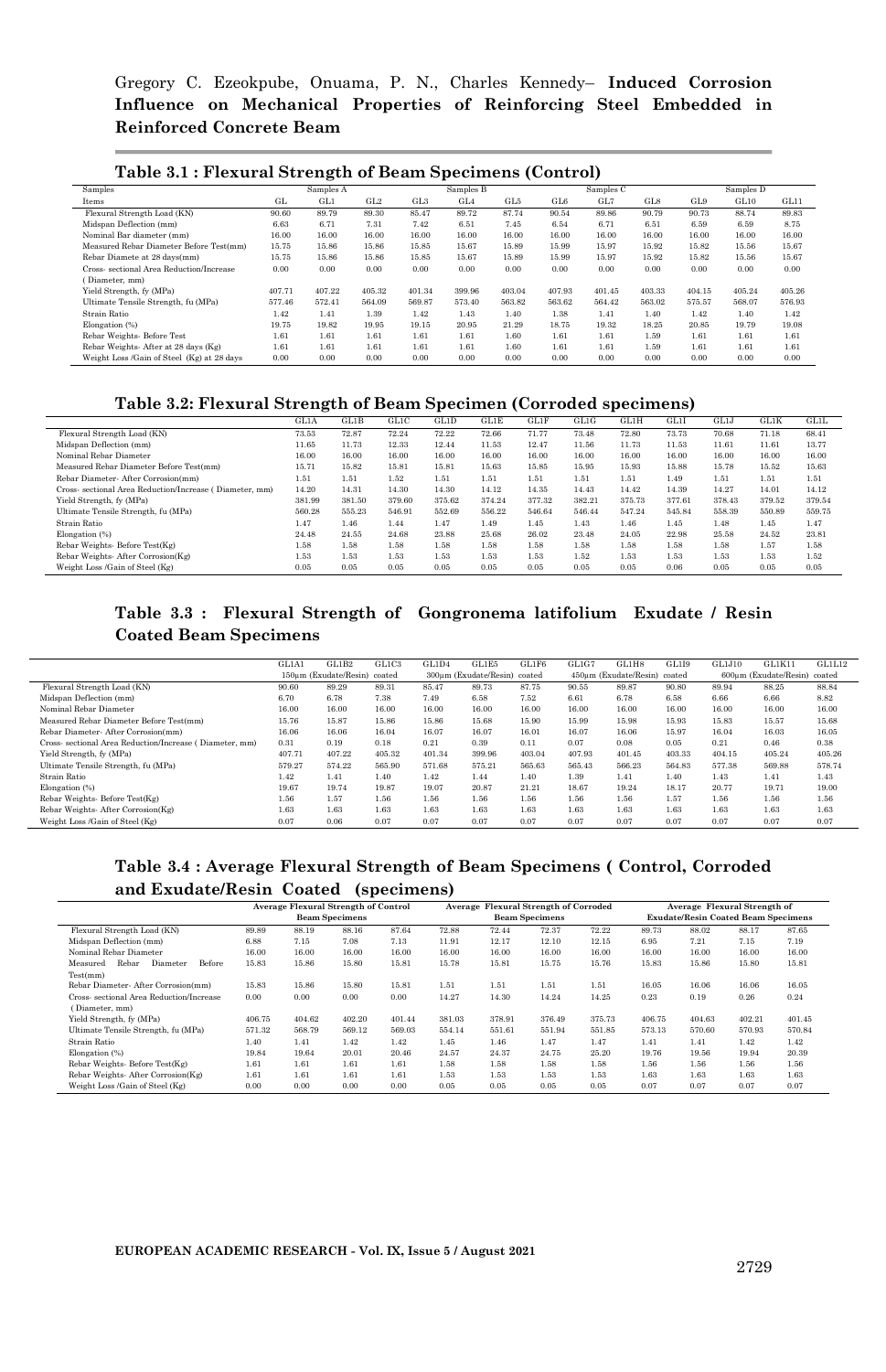Gregory C. Ezeokpube, Onuama, P. N., Charles Kennedy– **Induced Corrosion Influence on Mechanical Properties of Reinforcing Steel Embedded in Reinforced Concrete Beam**

**Table 3.5 : Average Percentile Flexural Strength of Beam Specimens ( Control, Corroded and Exudates Coated (specimens)**

|                       |          |          | Average Percentile Flexural Strength |          |          | Average Percentile Flexural Strength of |          |          | Average Percentile Flexural Strength of    |          |          |          |  |
|-----------------------|----------|----------|--------------------------------------|----------|----------|-----------------------------------------|----------|----------|--------------------------------------------|----------|----------|----------|--|
|                       |          |          | of Control Beam Specimens            |          |          | <b>Corroded Beam Specimens</b>          |          |          | <b>Exudate/Resin Coated Beam Specimens</b> |          |          |          |  |
| Strength<br>Flexural  | 23.34    | 21.73    | 21.82                                | 21.36    | $-18.78$ | $-17.70$                                | $-17.92$ | $-17.61$ | 23.12                                      | 21.51    | 21.83    | 21.37    |  |
| Load (KN)             |          |          |                                      |          |          |                                         |          |          |                                            |          |          |          |  |
| Deflection<br>Midspan | $-42.20$ | $-41.29$ | $-41.52$                             | $-41.36$ | 71.29    | 68.69                                   | 69.33    | 68.88    | $-41.62$                                   | $-40.72$ | $-40.94$ | $-40.79$ |  |
| (mm)                  |          |          |                                      |          |          |                                         |          |          |                                            |          |          |          |  |
| Nominal<br>Rebar      | 0.00     | 0.00     | 0.00                                 | 0.00     | 0.00     | 0.00                                    | 0.00     | 0.00     | 0.00                                       | 0.00     | 0.00     | 0.00     |  |
| Diameter              |          |          |                                      |          |          |                                         |          |          |                                            |          |          |          |  |
| Rebar<br>Measured     | 0.38     | 0.36     | 0.38                                 | 0.38     | 0.38     | 0.34                                    | 0.30     | 0.37     | 0.30                                       | 0.36     | 0.38     | 0.38     |  |
| Before<br>Diameter    |          |          |                                      |          |          |                                         |          |          |                                            |          |          |          |  |
| Test(mm)              |          |          |                                      |          |          |                                         |          |          |                                            |          |          |          |  |
| Rebar<br>Diameter-    | 0.63     | 0.65     | 0.67                                 | 0.68     | $-1.21$  | $-1.18$                                 | $-1.17$  | $-1.19$  | 0.98                                       | 1.01     | 1.02     | 1.04     |  |
| After Corrosion(mm)   |          |          |                                      |          |          |                                         |          |          |                                            |          |          |          |  |
| Cross- sectional Area | 0.00     | 0.00     | 0.00                                 | 0.00     | $-10.26$ | $-12.33$                                | $-12.68$ | $-14.42$ | 11.35                                      | 13.43    | 16.15    | 18.42    |  |
| Reduction/Increase    |          |          |                                      |          |          |                                         |          |          |                                            |          |          |          |  |
| (Diameter, mm)        |          |          |                                      |          |          |                                         |          |          |                                            |          |          |          |  |
| Yield Strength, fy    | 6.75     | 6.79     | 6.83                                 | 6.84     | $-6.32$  | $-6.36$                                 | $-6.39$  | $-6.41$  | 6.75                                       | 6.79     | 6.83     | 6.84     |  |
| (MPa)                 |          |          |                                      |          |          |                                         |          |          |                                            |          |          |          |  |
| Ultimate<br>Tensile   | 3.09     | 3.12     | 3.11                                 | 3.11     | $-3.31$  | $-3.33$                                 | $-3.33$  | $-3.33$  | 3.43                                       | 3.44     | 3.44     | 3.44     |  |
| Strength, fu (MPa)    |          |          |                                      |          |          |                                         |          |          |                                            |          |          |          |  |
| Strain Ratio          | $-3.42$  | $-3.44$  | $-3.48$                              | $-3.49$  | 3.21     | 3.23                                    | 3.28     | 3.29     | $-3.11$                                    | $-3.13$  | $-3.17$  | $-3.19$  |  |
| Elongation (%)        | $-19.27$ | $-19.43$ | $-19.14$                             | $-18.80$ | 24.34    | 24.59                                   | 24.12    | 23.60    | $-19.57$                                   | $-19.74$ | $-19.44$ | $-19.09$ |  |
| Rebar<br>Weights-     | 0.078    | 0.081    | 0.082                                | 0.079    | 0.076    | 0.081                                   | 0.081    | 0.082    | 0.082                                      | 0.082    | 0.079    | 0.083    |  |
| Before Test(Kg)       |          |          |                                      |          |          |                                         |          |          |                                            |          |          |          |  |
| Rebar Weights- After  | 5.56     | 5.56     | 5.46                                 | 5.38     | $-6.32$  | $-6.28$                                 | $-6.24$  | $-6.26$  | 6.75                                       | 6.70     | 6.66     | 6.68     |  |
| Corrosion(Kg)         |          |          |                                      |          |          |                                         |          |          |                                            |          |          |          |  |
| Weight Loss /Gain of  | 0.00     | 0.00     | 0.00                                 | 0.00     | $-22.06$ | $-22.39$                                | $-24.07$ | $-23.77$ | 28.31                                      | 28.84    | 31.70    | 31.19    |  |
| Steel (Kg)            |          |          |                                      |          |          |                                         |          |          |                                            |          |          |          |  |

#### **RESULTS AND DISCUSSION**

# **Results of Concrete Beam Members Flexural Strength Load and Midspan Deflection**

Corrosion of reinforced concrete or concrete has caused the sudden collapse of many structures in coastal areas by storm. The effect of corrosion on flexural strength has been studied by a many researchers and is well understood. Many studies that have been carried out in this area have been characterized by critical tests of their effectiveness in influencing the effect of corrosion on the flexibility of reinforced concrete beams. Considering the corrosive effect on reinforced concrete structures built in the high salinity coastal region of the Niger Delta, Nigeria, the application of exudates extract of "Gongronema latifolium" from plant sources with eco-friendly effect was coated to reinforcing steel and embedded into reinforced concrete beams and was evaluated on its effectiveness as a corrosion inhibitor.

The phenomenon of pitting corrosion affects a certain part of the rod with an uneven stress distribution due to a shift in the center of gravity in the cross-section and stress concentrations due to the gap effect (Fernandez et al., 2015; Tahershamsi et al., 2017). Apostolopoulos, (2007), test results for corroded steel rods, which also showed a decrease in ductility, elongation, and energy density with sample exposure time.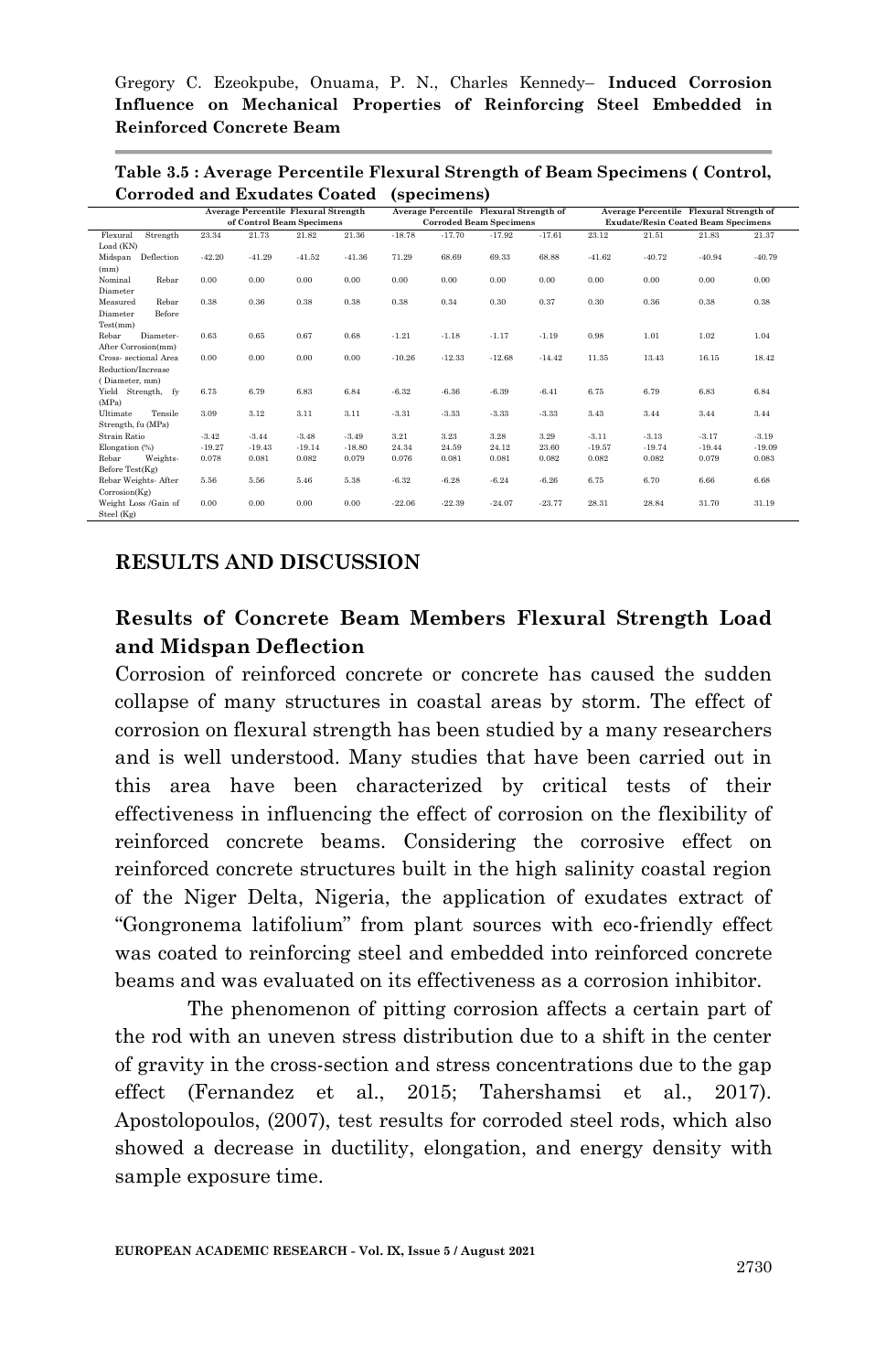The experimental data for flexural tests on concrete beam samples are shown in Tables 3.1, 3.2, and 3.3, was averagely computed into table 3.4 and the percentile values are summarized in table 3.5, and the results are shown graphically in Figures 3.1 - 3.7b. The computed average, minimum and maximum percentile values of the flexural strength failure condition for the controlled sample were 87.64kN and 89.89kN (21.36% and 23.34 %), the corroded values of the samples were 72.22kN and 72.88 kN (-18.78% and -17.61%), and the samples coated with exudate/resin were 87.65kN and 89.73kN (21.37% and 23.12%). From the flexural strength test, the maximum value of controlled was 23.34% compared to the corroded and coated sample values of -17.61% and 23.12%, respectively. The average differential and percentile range are, controlled (2.25kN and 1.98%), corroded (0.66kN and 1.17%), coated (2.08kN and 1.75%).

The results showed that the reference percentage of the controlled sample was placed in freshwater according to BS 3148 and no corrosion effect was observed and was therefore used as a reference value for uncoated and coated in a corrosive environment as described in the test program. Corroded specimens failed with a lower load, whereas coated specimens have a higher load failure occurs. The results further confirm that the flexural rupture load of the controlled and coated specimen maintains a closed range of values over the corroded specimen at moderate, reduced, and lower loads.

The minimum and maximum yields and the percentage of midspan deflection reported on controlled were 6.88 kN and 7.15 kN (- 42.2% and -41.29%), corroded samples were 11.91 kN and 12.17 kN (68.692% and coated were71.293%) 6.951 kN and 7.215 kN (-41.621% and -40.720%). The comparative of midspan deflection results shows that the maximum value obtained for the failure state of the controlled sample is -41.28% against 71.293% and -40.720% of the corroded and the coated samples. The recorded average and percentile difference values were recorded as controlled (0.263 kN and 0.913%), corroded (0.263 kN and 2.602%) and coated (0.263 kN and 0.900%) and related to Zhuet al., (2017) with an observed 1% reduction in the cross-sectional area of tensile steel resulted in a 1% loss of flexibility and a maximum load loss of 0.84%. The results showed a lower elongation load in the case of controlled and coated samples with a reduction value above the corrosion samples with higher elongation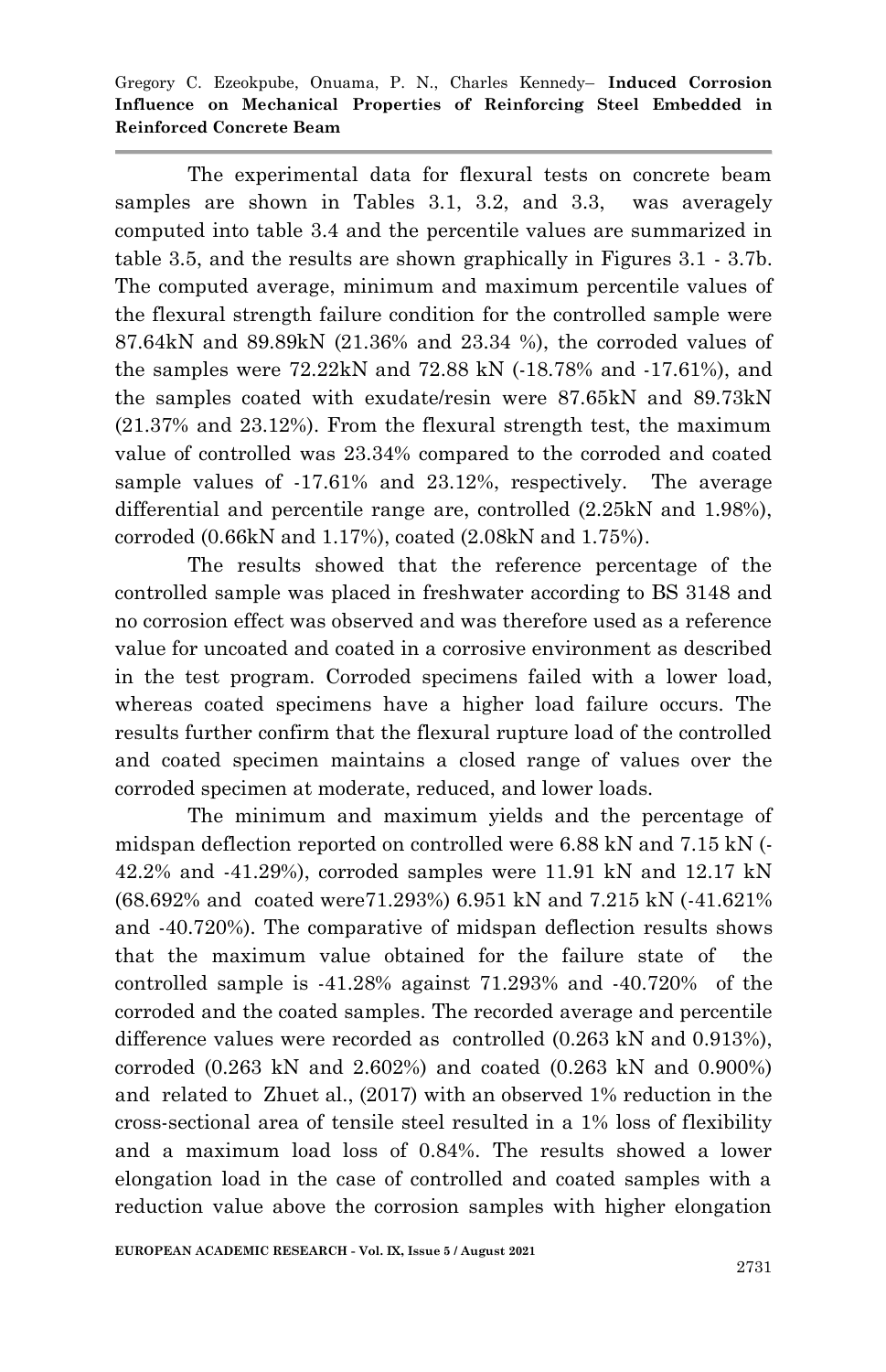loads and increased values compared to the reference range (controlled) and coated samples. The comparative results obtained for the flexural strength and midspan deflection of the corroded sample shows the effect of corrosion on the mechanical properties of reinforcing steel with shredded ribs, high surface modification, which causes low load-bearing capacity and high midspan deflection. areas with works (Nwaobakata et al., (2019); Charles et al., (2019); Kanee et al., (2019); Daso et al., (2019). From the results obtained, the exudate/resin of ficus plane trees is proven as an anti-corrosion material in reinforced concrete structures exposed to corrosive environments, with high resistance and as a waterproofing membrane against the effects of corrosion.



**Figure 3.1: Failure Load versus Midspan Deflection of Beam Specimens (Non-Corroded, Corrode and Resin Coated Specimens)**



**Figure 3.1A: Average Failure Load versus Midspan Deflection of Beam Specimens (Non-Corroded, Corrode and Resin Coated Specimens)**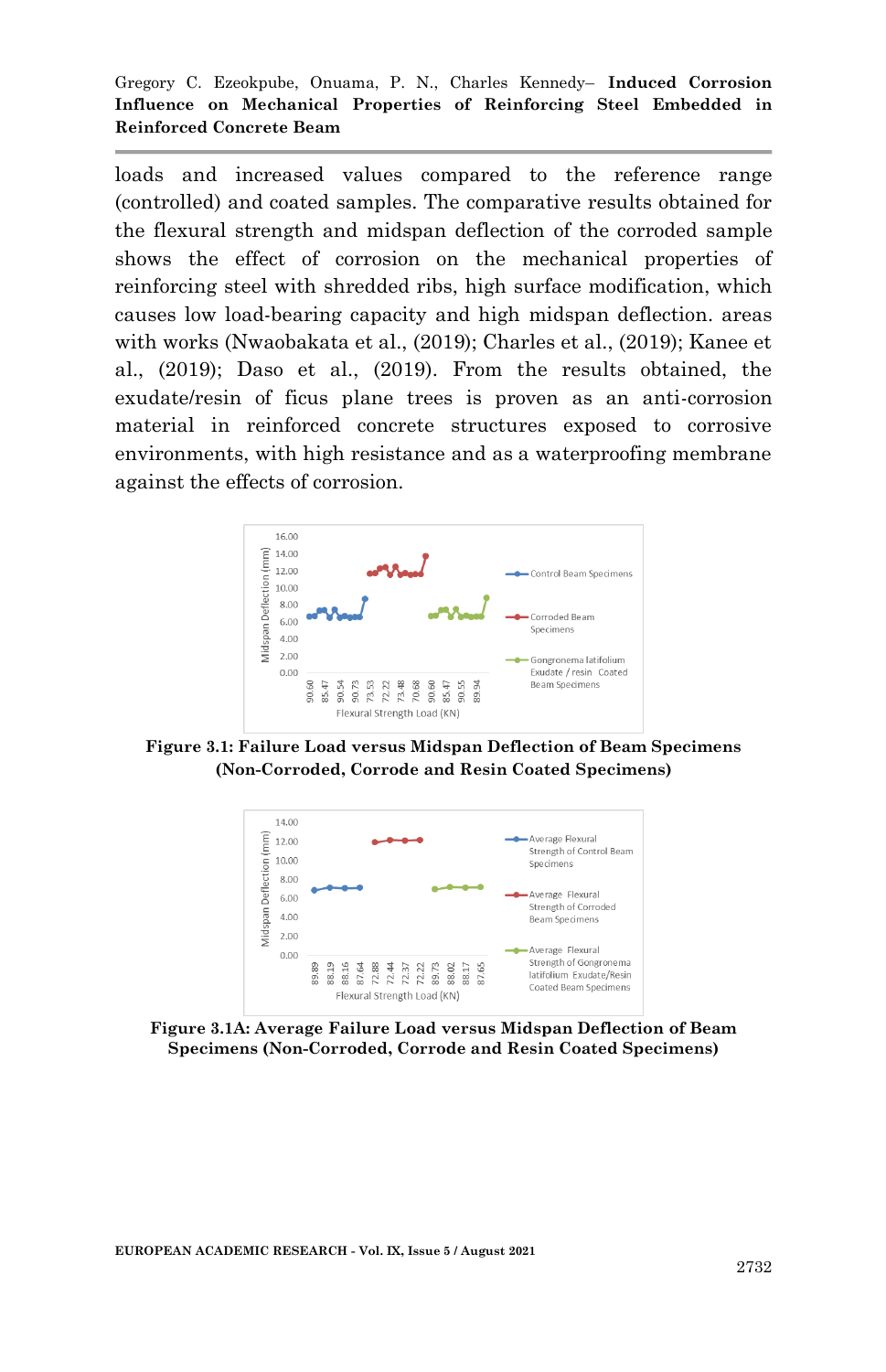

**Figure 3.1B: Average Percentile Failure Load versus Midspan Deflection of Beam Specimens (Non-Corroded, Corrode and Resin Coated Specimens)**

# **Results of Measured Rebar Diameter before and after Corrosion Test**

The results obtained of minimum, maximum average and percentile values for the nominal rebar diameter are 16mm (100%) for all standard references. The measured rebar diameter before test for controlled samples are 15.8mm and 15.86mm (0.36% and 0.38%), the corroded are 15.75mm and 15.81mm (0.3% and 0.38%) and the coated are 15.8mm and 15.86mm (0.3% and 0.38%). Obtained results showed the diameter of reinforcing steel varies in minute range due to rebar production from different companies, the production mold used led to the averages and percentile difference, though are negligible. The minimum and maximum average and percentile values of the rebar diameter- after corrosion test of controlled are 15.8mm and 15.86mm (0.63% and 0.68%), the corroded sample values are 1.51mm and 1.51mm (-1.21% and -1.17%), the coated sample values are16.05mm and 16.06mm (0.98% and 1.04%).

Comparative results obtained during and after corrosion test on the rebar diameter maximum values are controlled 0.68% against the corroded -1.17% and coated sample 1.04%. The computed differential average and percentile values are controlled (0.06kN and 0.02%), corroded values are (0.06kN and 0.08%) and coated values are (0.06kN and 0.08%). Results showed the effect of corrosion on the mechanical properties of reinforcing steel with a decrease in diameter also decrease in both average and percentile values recorded by the corroded samples while controlled and coated samples showed a maintained status with the coated having an increase in diameter resulting from varying coating thicknesses with exudates/resin. The use of exudates/resin protected the reinforcing steel from the severe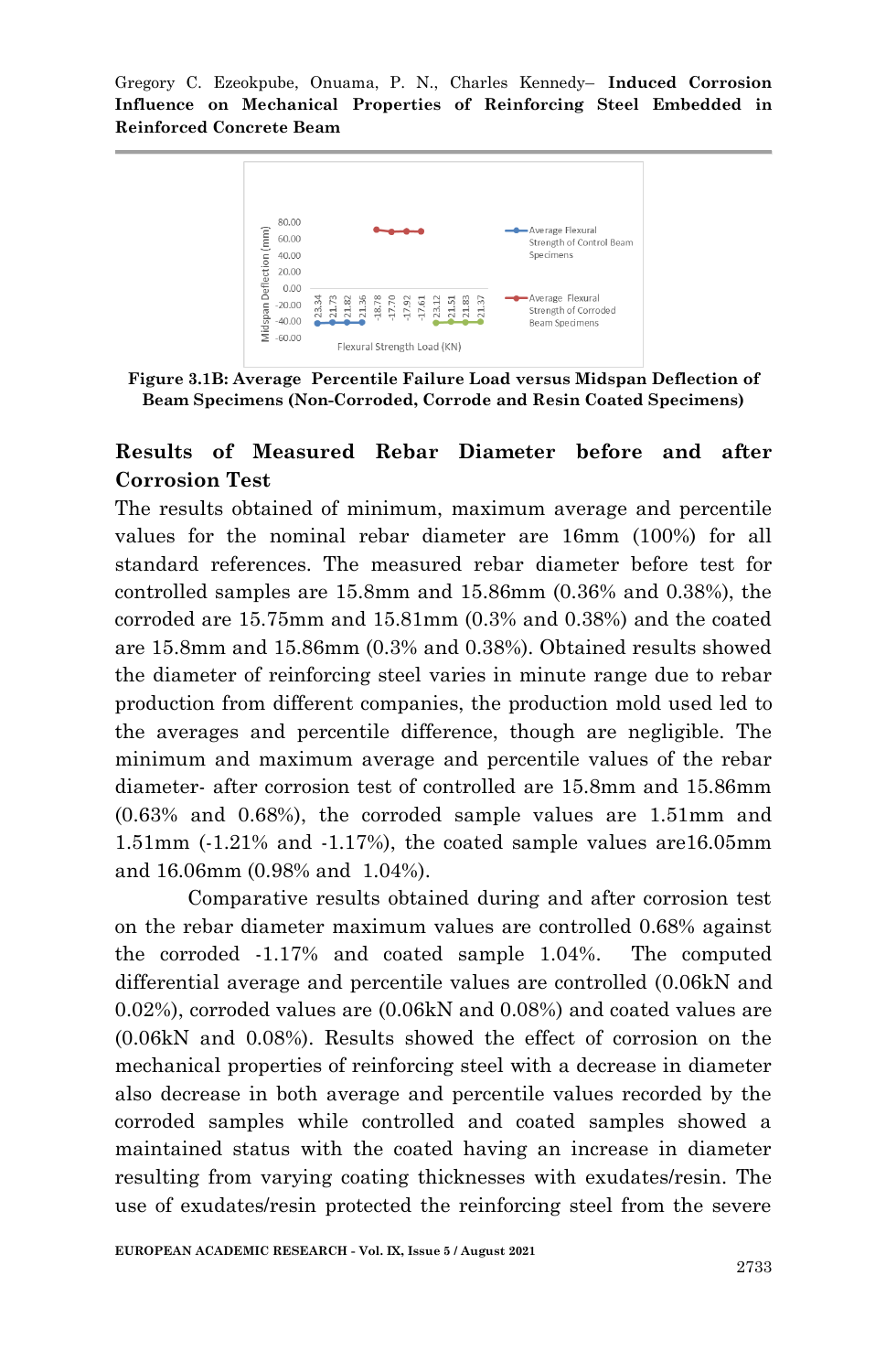damages of corrosion. The average and percentile values obtained after and before correction test has an adverse effect on the reinforcing steel diameter resulting to decreased and increased in the cross-sectional area.

The minimum and maximum obtained "cross-sectional area reduction/increase (diameter)" are of the controlled samples are 0.00mm indicating (100%) for all samples, the corroded samples are 0.055mm and 0.056mm (-14.42% and -10.26%) and the coated samples are 0.19mm and 0.26mm (11.35% and 18.42%). The cross-sectional areas of the reinforcing steel recorded differential average and percentile computed values of corroded (0.06mm and -4.16%) and coated values are (0.07mm and 7.07%). The obtained results showed the effect of corrosion on the mechanical properties of reinforcing steel with decrease in rebar diameter of corroded samples while coated samples showed an increase resulting from the coating thicknesses from exudates paste. The reduction in cross-sectional area is been attributed to the effect of corrosion on reinforced concrete structures built within the coastal marine environment and the increase from the protective coating offered by exudates/resin as related to the works of ((Nwaobakata et al., (2019); Charles et al., (2019); Kanee et al., (2019); Daso et al,. (2019).







**Figure 3.2A: Average Measured Rebar Diameter Before Test versus Rebar Diameter- After Corrosion**

**EUROPEAN ACADEMIC RESEARCH - Vol. IX, Issue 5 / August 2021**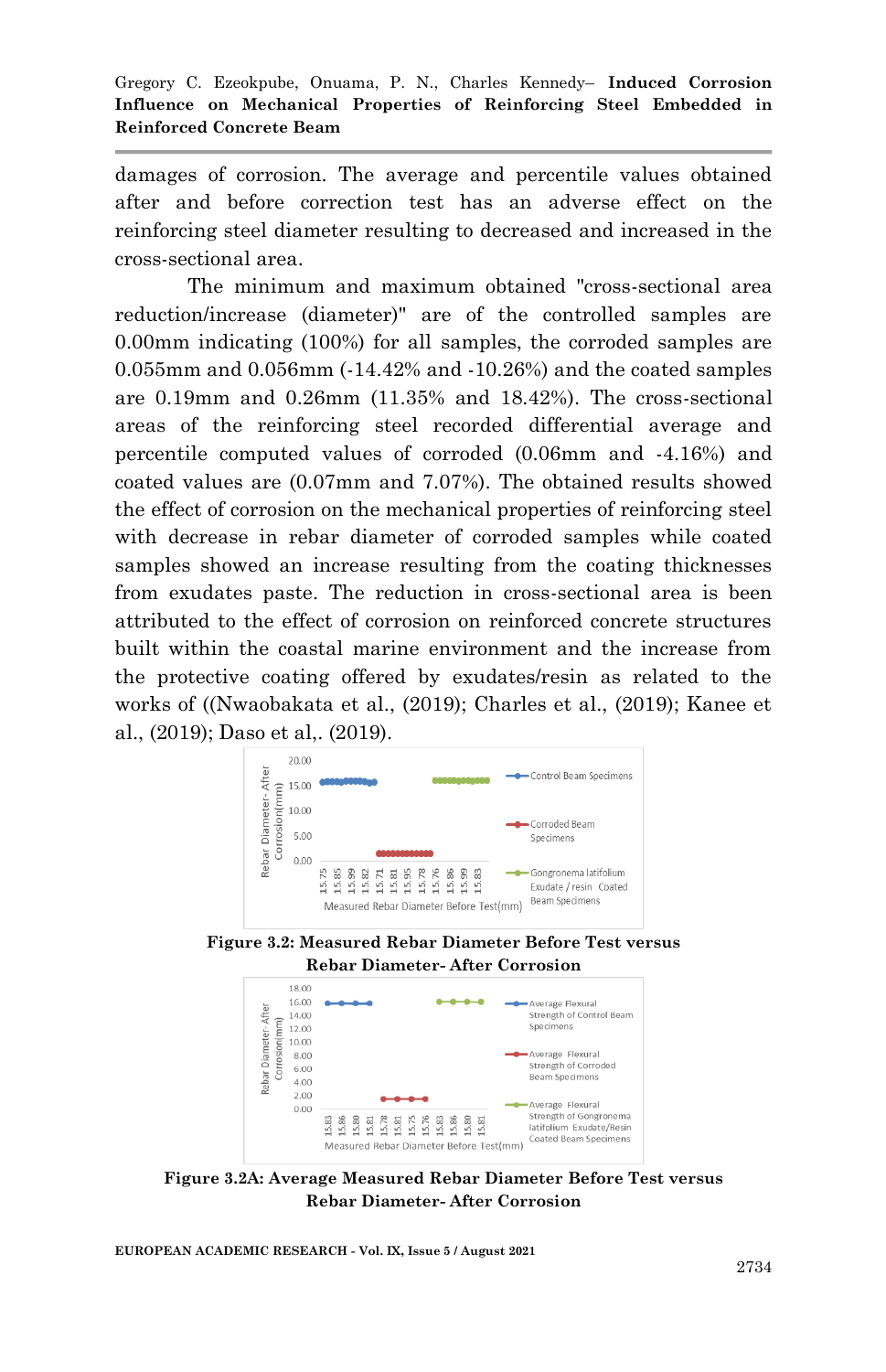

#### **Figure 3.2B: Average Percentile Measured Rebar Diameter Before Test versus Rebar Diameter- After Corrosion**



**Figure 3.3: Rebar Diameter- After Corrosion versus Cross- sectional Area Reduction/Increase ( Diameter)**



**Figure 3.3A: Average Rebar Diameter- After Corrosion versus Cross- sectional Area Reduction/Increase( Diameter)**



**Figure 3.3B: Average Percentile Rebar Diameter- After Corrosion versus Cross- sectional Area Reduction/Increase (Diameter)**

**EUROPEAN ACADEMIC RESEARCH - Vol. IX, Issue 5 / August 2021**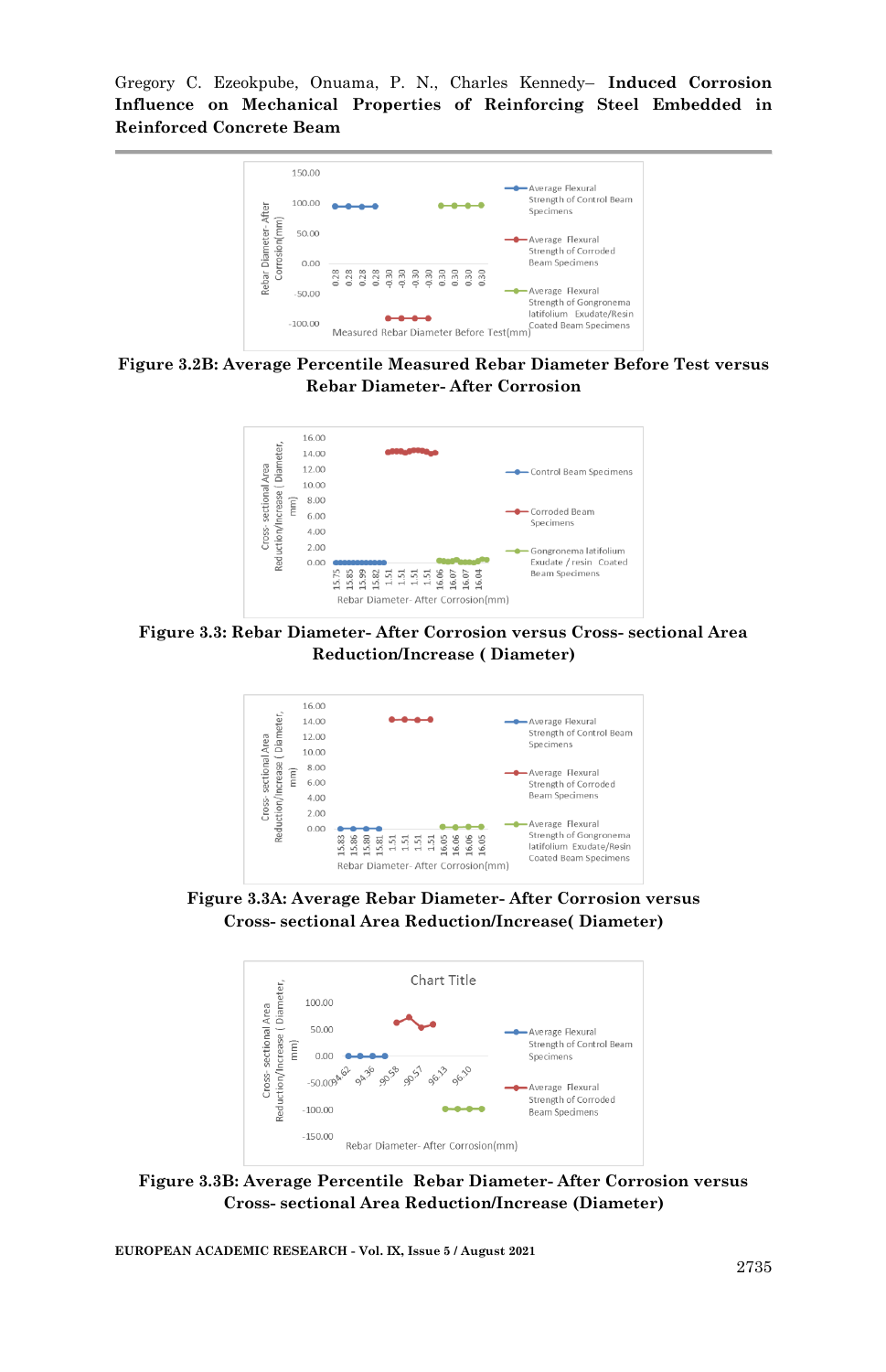#### **Results of Ultimate Tensile Strength and Yield Strength**

The results of the minimum and maximum average and percentile computed values in tables 3.4 and 3.5 obtained from tables 3.1 - 3.3 of yield strength of the controlled sample values are 401.44MPa and 406.75MPa (6.75% and 6.84%), the corroded samples are 375.73MPa and 381.03MPa (-6.41% and -6.32%), and the coated samples are 401.45Mpa and 406.75MPa (6.75% and 6.84%). The ultimate tensile strength values of the controlled samples are 568.79MPa and 571.32MPa (3.09% and 3.12%), the corroded samples are 551.61MPa and 554.14MPa (-3.33% and -3.31%), and the coated samples are 570.6MPa and 573.13MPa (3.43% and 3.44%). The results of computed maximum comparative values for both the yield strength and ultimate tensile strength for the controlled samples are 6.84% and 3.12% against the corroded values of -6.32% and -3.31%, as well as the coated values of 6.84% and 3.44% respectively.

The differential computed average and percentile value of the yield strength and ultimate tensile strength are controlled (5.42MPa and 0.11%) and (2.53MPa and 0.03%), the corroded values are  $(5.5MPa$  and  $0.08\%)$  and  $(2.53MPa$  and  $0.02\%)$ , the coated values are (5.3MPa and 0.09%) and (2.53MPa and 0.01%). From the data obtained and compared, the yield strength and ultimate tensile strength values of corroded samples recorded decrease average and percentile values with load failure at low application. An attributed failure resulted in the corrosion effect on the mechanical properties of reinforcing steel through surface modifications that affected the ribs and fibre, whereas, coated samples recorded increasing average and percentile values from the reference range (controlled samples) with higher load-carrying capacity as related to the works of (Nwaobakata et al., (2019); Charles et al., (2019); Kanee et al., (2019); Daso et al,. (2019). The exudates/resin showed effectiveness and potency in the protection of reinforced concrete structures exposed to corrosive media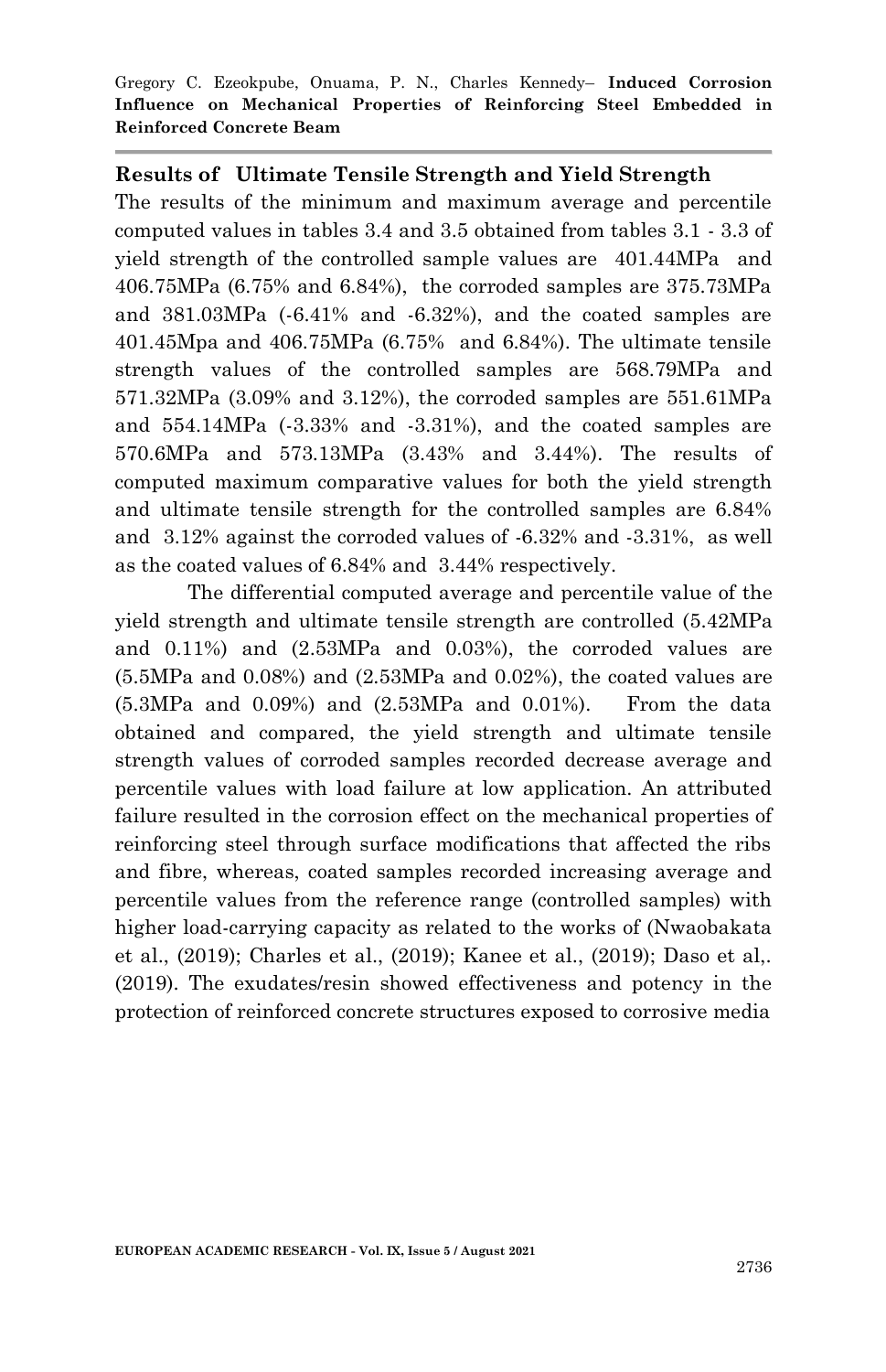

**Figure 3.4: Ultimate Tensile Strength versus Yield Strength of Beam Specimens (Non-Corroded, Corrode and Resin Coated Specimens)**



**Figure 3.4A: Average Ultimate Tensile Strength versus Yield Strength of Beam Specimens (Non-Corroded, Corrode and Resin Coated Specimens)**



**Figure 3.4B: Average percentile Ultimate Tensile Strength versus Yield Strength of Beam Specimens (Non-Corroded, Corrode and Resin Coated Specimens)**

# **Results of Strain Ratio, Elongation, Rebar Weights- Before and After Corrosionn and Weight Loss /Gain of Steel**

The results of the minimum and maximum average and percentile computed values in tables 3.4 and 3.5 obtained from tables 3.1 - 3.3 of strain ratio values computed of controlled samples are 1.4 and1.42(- 3.49% and -3.42%), the corroded samples recorded 1.45 and 1.47(3.21% and 3.29%), the coated samples values are 1.41 and 1.42(-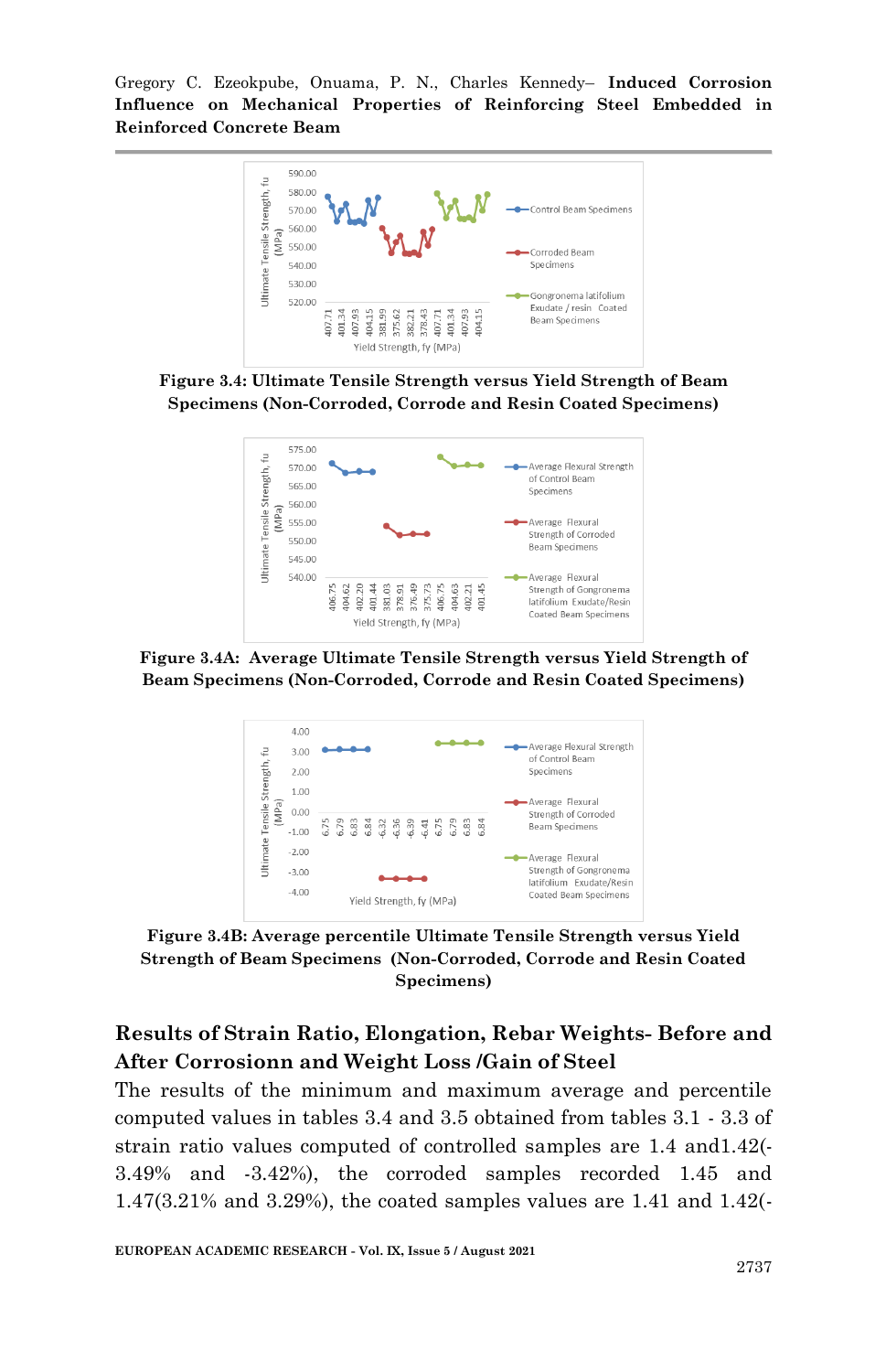3.19% and -3.11%). The comparative strain ratio obtained of the maximum computed values for the average and percentile values for the controlled is -3.42% against corroded and coated values of 3.29% and -3.11%. Obtained differential average and percentile values for the controlled are (0.02 and 0.07%), corroded values are (0.02 and 0.08%) and coated values are (0.01 and 0.08%). Results revealed that the corroded sample recorded a higher percentile strain ratio resulting from lower failure load and higher-yielding whereas, the coated recorded higher failure load application with lower yield. The lower load application and higher yields and straining resulted from the effects of corrosion on the mechanical properties of reinforcing steel that has affected the interface, surface modifications, fiber reduction, and rib peeled off. The above factors have reduced the load carry capacity of reinforced concrete structures as related to the works of ((Nwaobakata et al., (2019); Charles et al., (2019); Kanee et al., (2019); Daso et al., (2019)

The results of the elongation (%) minimum and maximum average and percentile values for controlled samples are 19.64% and 20.46% (-19.43% and -18.8%), the corroded values are 24.37% and 25.2% (23.6% and 24.59%), the coated samples values are 19.56% and 20.39% (-19.74% and -19.09%).

The maximum comparative values for the controlled sample are -18.8% against the corroded and coated samples of 24.59% and 19.09%. Obtained differential average and percentile values for controlled samples are (0.82% and 0.63%), corroded values are (0.83% and 0.99%), and coated values are (0.83% and 0.65%). In comparative, the corroded sample recorded a higher value of load application and also a higher elongation percentage whereas, the coated sample failure status is lower load application and decreased elongation. The effect of corrosion adversely affected the mechanical properties of reinforcing steel that has resulted in a low load to a higher failure state; the coated samples exhibited a closer value range to the reference (controlled samples). The application of exudates material to reinforcing steel has reduced the scourge and trend of corrosion attacks encountered by reinforced concrete structures built within the severe marine coastal areas as related to the works of (Nwaobakata et al., (2019); Charles et al., (2019); Kanee et al., (2019); Daso et al,. (2019)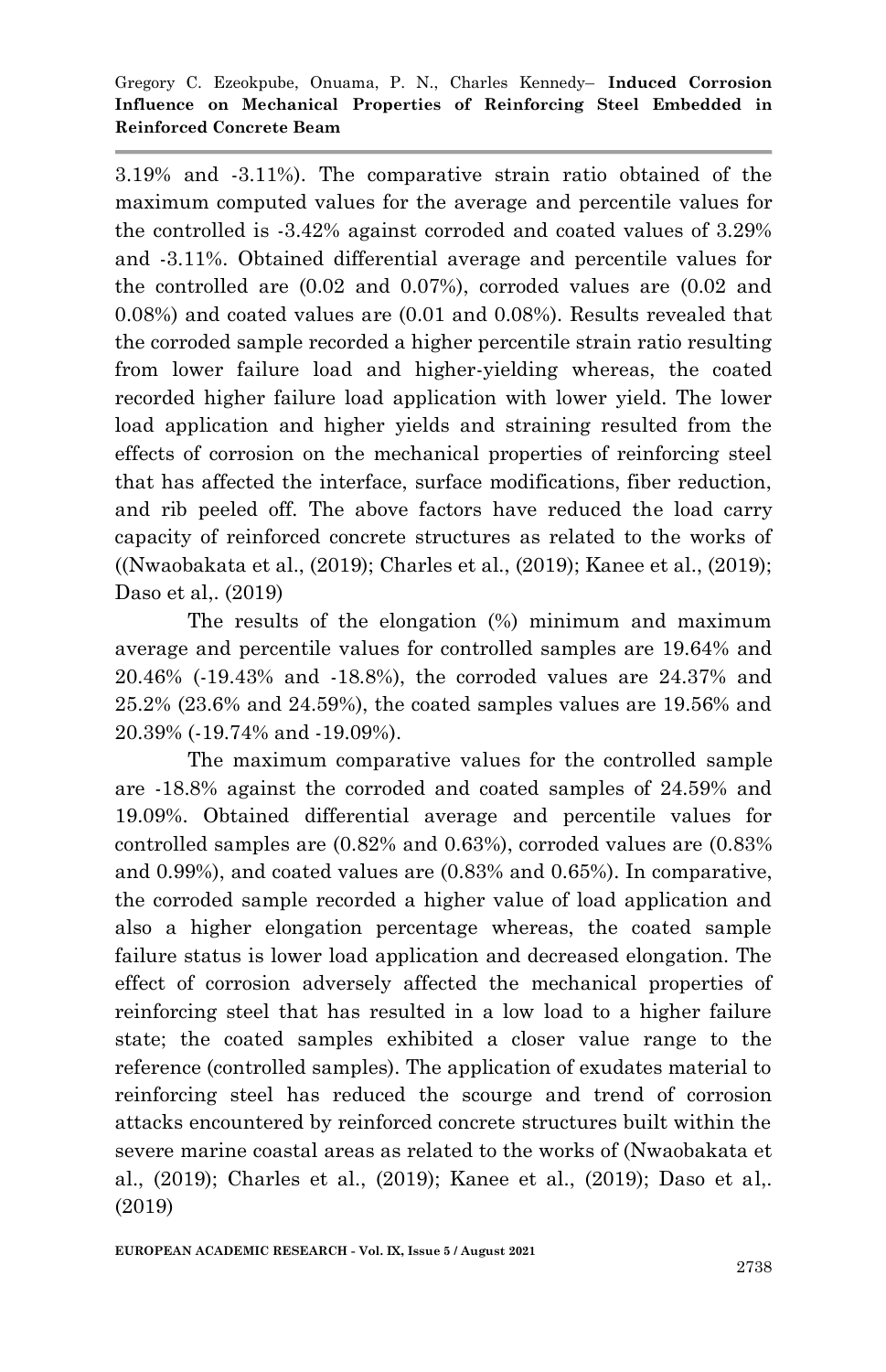The rebar weights- before test minimum and maximum average and percentile values computed in tables 3.4 and 3.5 and obtained from tables 3.1 - 3.3 of unit weight parameters of before and after corrosion test values of controlled samples are 1.61Kg and  $1.61Kg$  (0.078% and 0.082%), the corroded values are  $1.58Kg$  and 1.58Kg (0.076% and 0.082%), and the coated values are 1.56Kg and 1.56Kg (0.079% and 0.083%) and the rebar weights- after corrosion(Kg) obtained values of minimum and maximum average and percentile values are controlled 1.61Kg and 1.63Kg (5.38% and 5.56%), corroded values are 1.53Kg and 1.53Kg (-6.32% and -6.24%), coated values are 1.63Kg and 1.63Kg (6.66% and 6.75%). The differential values obtained for the average and percentile of the controlled samples is (0.02kg and 0.17%), corroded values are  $(0.003Kg$  and  $(0.08%)$  and coated values are  $(0.001Kg)$  and  $(0.09%)$ 

The results of weight loss/gain of steel minimum and maximum average and percentile values are controlled (100%) for controlled samples resulting in its pooling in freshwater with no traces of corrosion attacks, the corroded sample values are 0.05kg and 0.05kg (-24.07% and -22.06%), the coated samples are 0.07kg and 0.07kg (28.31% and 31.70%).

The computed data of maximum percentile values for rebar unit weights before corrosion test for controlled, corroded, and coated values are 0.5%, 0.5%, and 0.07%. The maximum recorded comparative values after corrosion test for controlled sample remained the same, with no traces of corrosion effect because it was pooled in freshwater, for the corroded and coated samples, the obtained values are -6.24% and 6.75%. The maximum percentile values of weight loss/gain for corroded and coated samples are -23.1% and 31.82%. The computed data showed a decreased value from corroded sample resulting from corrosion attack that has led to weight loss recorded whereas, coated samples has weight increase resulting from varying coating thicknesses in comparative to the reference range values obtained from controlled samples as related to the works of (Nwaobakata et al., (2019); Charles et al., (2019); Kanee et al., (2019); Daso et al,. (2019).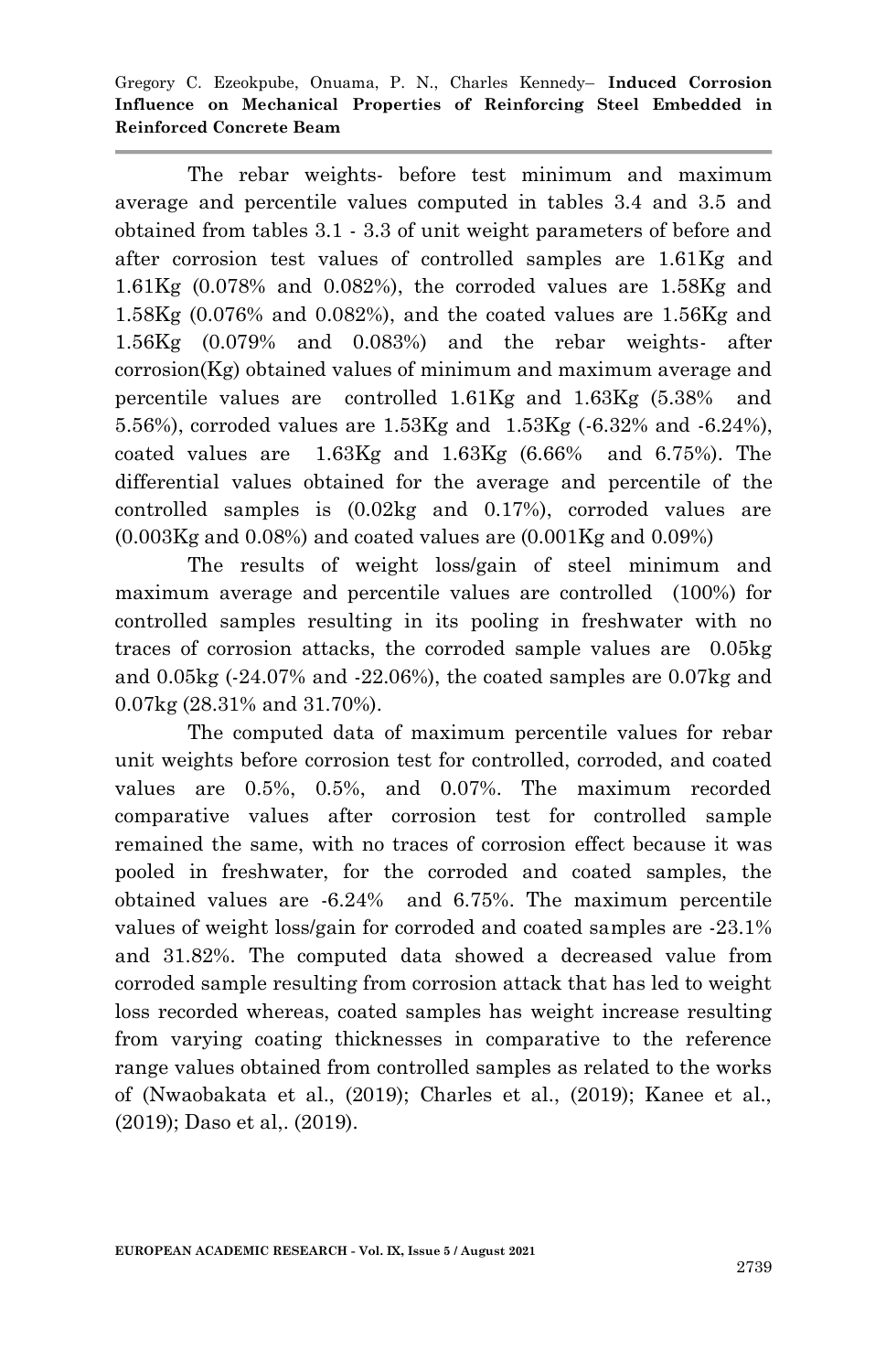

**Figure 3.5: Ultimate Tensile Strength versus Strain Ratioof Beam Specimens (Non-Corroded, Corrode and Resin Coated Specimens**



**Figure 3.5A: Average Ultimate Tensile Strength versus Strain Ratioof Beam Specimens (Non-Corroded, Corrode and Resin Coated Specimens**



**Figure 3.5B:Average Percentile Ultimate Tensile Strength versus Strain Ratioof Beam Specimens (Non-Corroded, Corrode and Resin Coated** 



**Figure 3.6: Ultimate Tensile Strength versus Strain Ratioof Beam Specimens (Non-Corroded, Corrode and Resin Coated Specimens**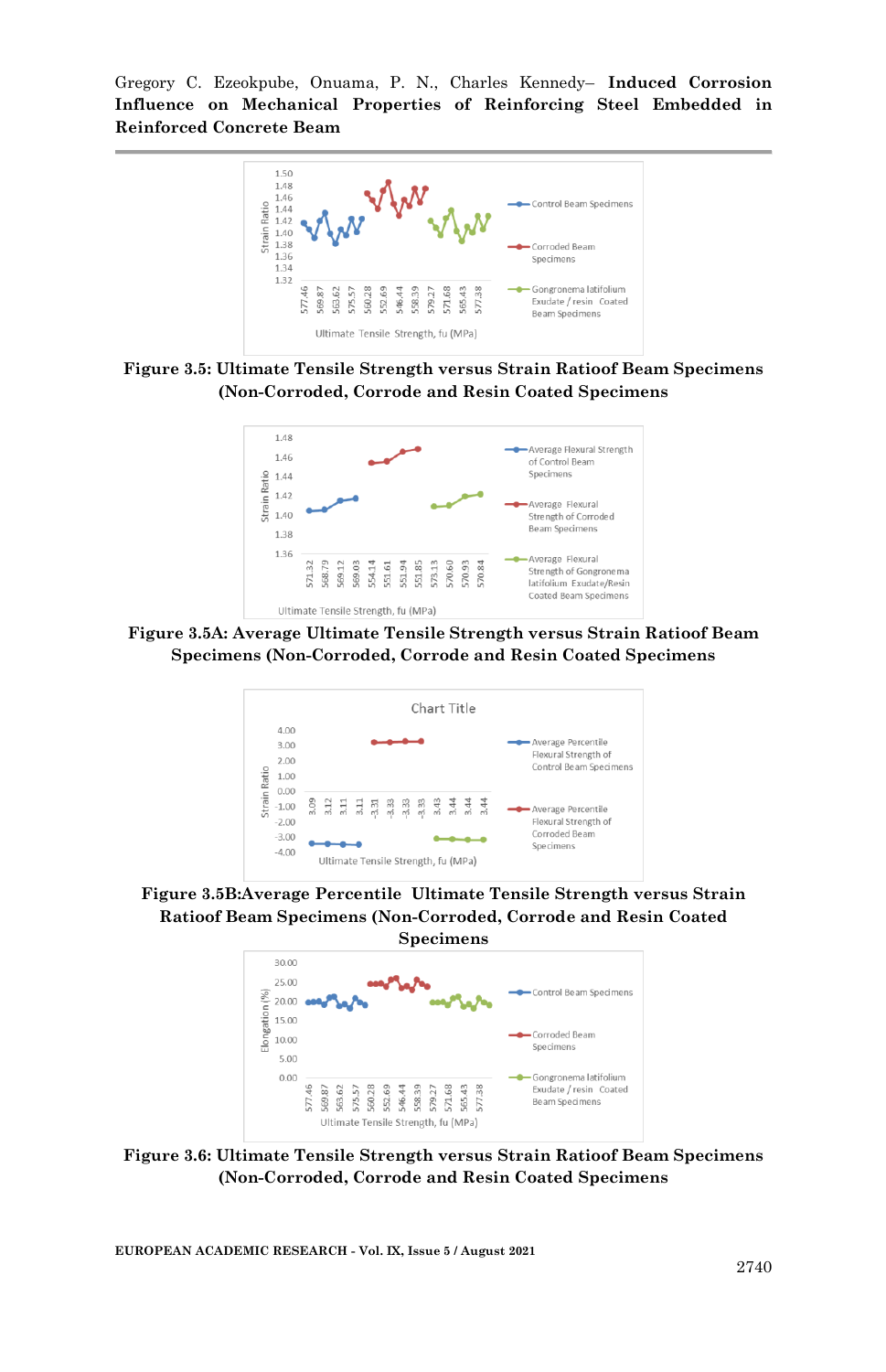

**Figure 3.6A: Average Ultimate Tensile Strength versus Strain Ratioof Beam Specimens (Non-Corroded, Corrode and Resin Coated Specimens**



**Figure 3.6B:Average Percentile Ultimate Tensile Strength versus Strain Ratio of Beam Specimens (Non-Corroded, Corrode and Resin Coated Specimens**



**Figure 3.7: Rebar Weights- Before Test versus Rebar Weights- After Corrosion (Non-Corroded, Corrode and Resin Coated Specimens**



**Figure 3.7A: Average Rebar Weights- Before Test versus Rebar Weights- After Corrosion (Non-Corroded, Corrode and Resin Coated Specimens**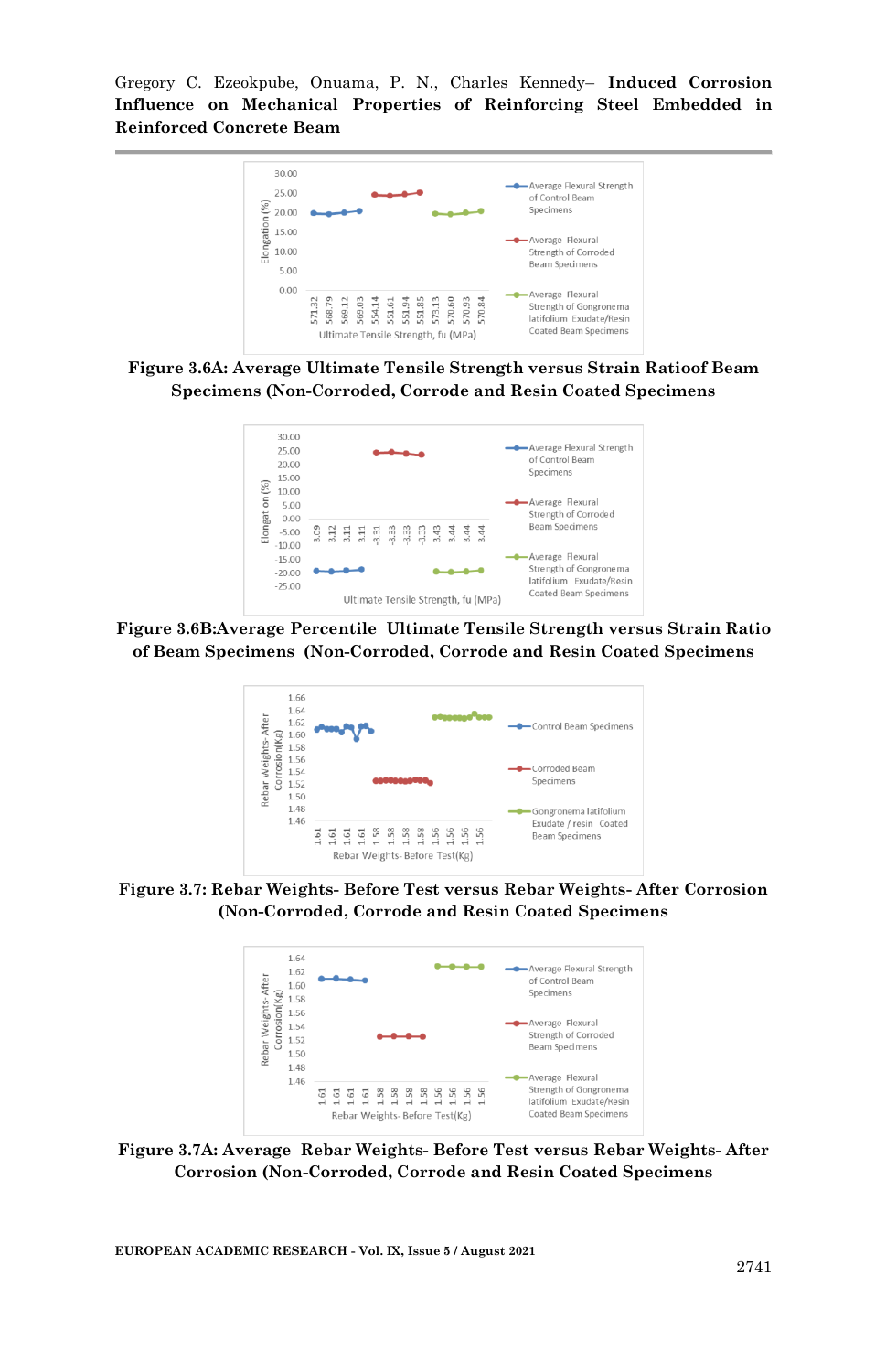

**Figure 3.7B: Average Percentile Rebar Weights- Before Test versus Rebar Weights-After Corrosion (Non-Corroded, Corrode and Resin Coated Specimens**



**Figure 3.8: Weights- After Corrosion versus Weight Loss /Gain of Steel (Kg) (Non-Corroded, Corrode and Resin Coated Specimens**



**Figure 3.8A: Average Weights- After Corrosion versus Weight Loss /Gain of Steel (Kg) (Non-Corroded, Corrode and Resin Coated Specimens**



**Figure 3.8B: Average Percentile Weights- After Corrosion versus Weight Loss /Gain of Steel (Kg) (Non-Corroded, Corrode and Resin Coated Specimens**

**EUROPEAN ACADEMIC RESEARCH - Vol. IX, Issue 5 / August 2021**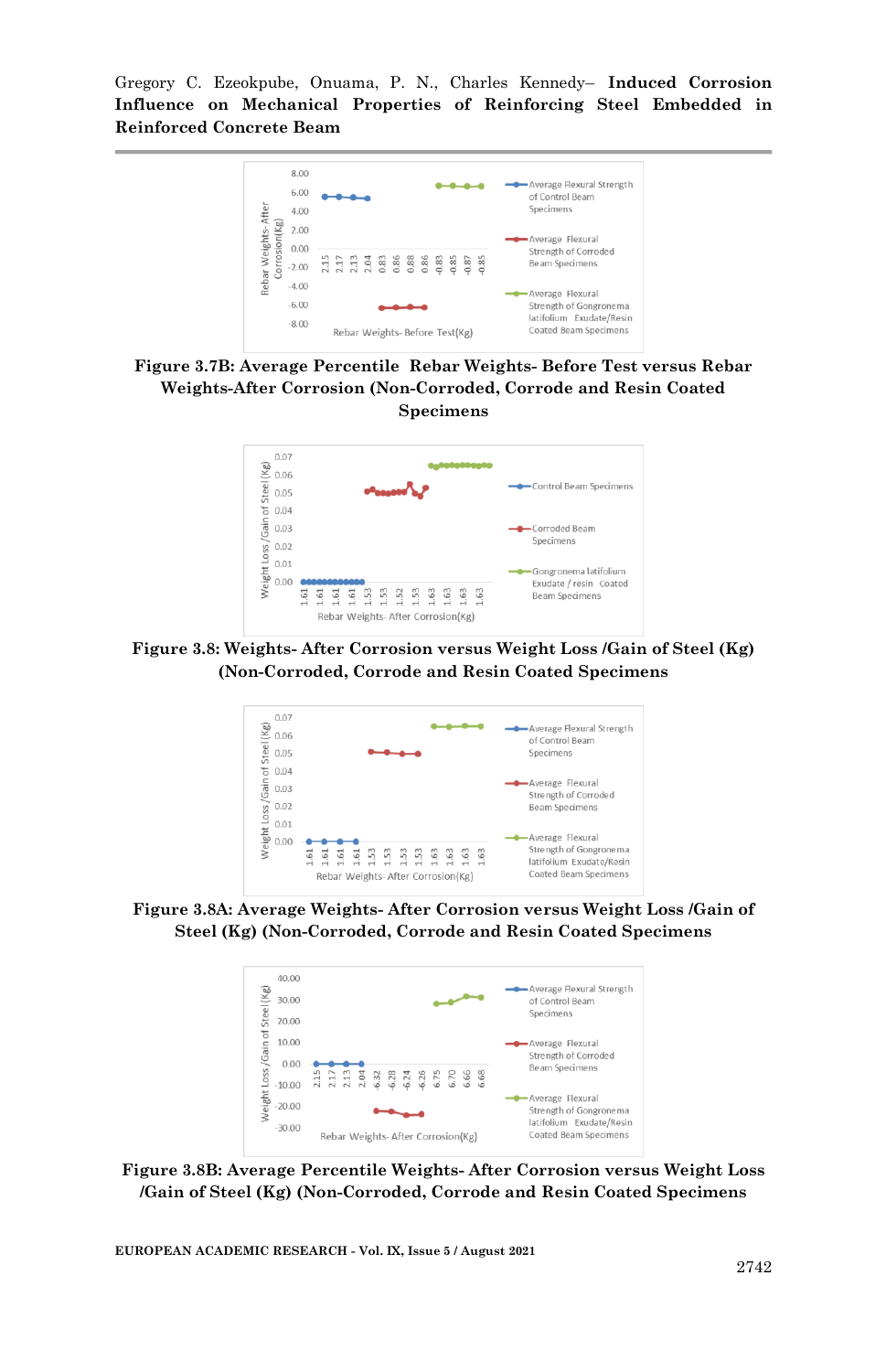### **CONCLUSION**

The experimental results obtained are summarized as follows:

1. The results showed that exudates/resin is a corrosionresistant material in reinforced concrete structures exposed to a corrosive environment, with high resistance and as a waterproof membrane against the effects of corrosion.

2. The results obtained showed the effect of corrosion on the mechanical properties of reinforcing steel with a decrease in the diameter of the reinforcement in the corroded sample, while the coated sample showed an increase due to the thickness of the exudates paste layer.

3. Reduced cross-sectional area due to corrosive effects on reinforced concrete structures built in marine coastal environments and work-related increase in exudates/resins

4. Exudates / resins have been proven to be effective and efficient in protecting reinforced concrete structures exposed to corrosive environments.

5. The results show lower strain loads for the controlled and coated samples with lower values than the corroded samples with higher strain loads and increased values compared to the reference range (controlled) and coated samples.

6. The results of the comparative of flexural strength and elongation load in the center of the corroded sample show the effect of corrosion on the mechanical properties of reinforced steel with curved reinforcement, high surface modification, low load carrying capacity, tensile strength and high deformation of reinforcing steel.

7. The combined results of the controlled sample on the corroded sample show that the controlled sample replaces the corroded sample with low flexural elongation, low deviation in the average elongation range, normal limits, high tensile strength, low elongation / elongation ratio.

8. Corrosion test results show high flexural stresses; stretching speed is faster than the average range.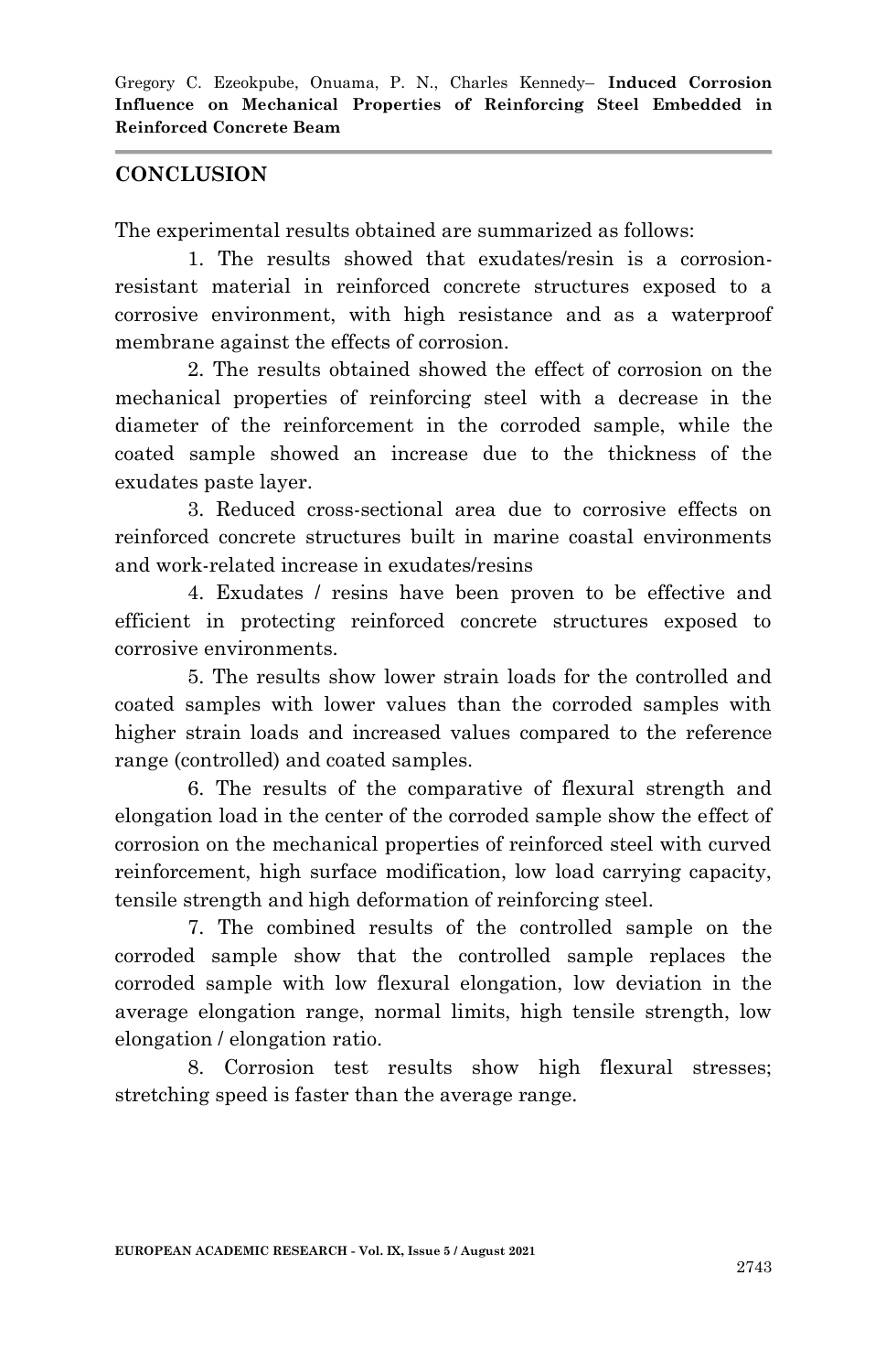#### **REFERENCES**

- 1. Apostolopoulos, C. A. (2007). Mechanical behavior of corroded reinforcing steel bars S500s tempcore under low cycle fatigue. *Construction and Building Materials*, 21(7), .1447–1456.
- 2. Ballim, Y. & J. C. Reid. (2003). Reinforcement Corrosion and the Deflection of RC Beams, An Experimental Critique of Current Test Methods. Cement and Concrete Composites, 25 (6), 625-632.
- 3. BS. 882; 1992- Specification for Aggregates from Natural Sources for Concrete. British Standards Institute. London, United Kingdom.
- 4. BS EN 196-6; 2010- Methods of Testing Cement. Determination of fineness, British Standards Institute. London, United Kingdom, 2010.
- 5. BS 3148; 1980 Methods of test for Water for Making Concrete. British Standards Institute. London, United Kingdom.
- 6. BS 4449:2005+A3; 2010 Steel for Reinforcement of Concrete. British Standards Institute. London, United Kingdom.
- 7. BS EN 12390-2; 2005 Testing Hardened Concrete: Flexural Strength Test of Specimens, *British Standards Institute. London, United Kingdom*,
- 8. Charles, K., Letam, L. P., Nzidee, L. F. (2019). Flexural Strength of Noncoated and Coated Reinforcement Embedded in Concrete Beam and pooled in Corrosive Solution. Journal of Multidisciplinary Engineering Science and Technology, 6 (9), 10736 – 10746.
- 9. Daso, D., Kanee, S., Charles, K. (2019). Mechanical Properties Behavior of Corroded and Coated Reinforced Concrete structures in Coastal Marine Environment. International Journal of Scientific and Engineering Research, 10 (9), 1154 – 1168.
- 10. Ell-Maaddawy, T. E., Soudki, K., and Topper, T. (2005). Analytical Model to Predict Nonlinear Flexural Behavior of Corroded Reinforced Concrete Beams. *ACI Structural Journal, 102 (4),550-559.*
- 11. Eyre, J. R. and Nokhasteh, M. A. (1992). Strength Assessment of Corrosion Damaged Reinforced Concrete Slabs and Beams. Proceedings Institution of Civil Engineers, Structures and Buildings, 94, 197-203.
- 12. Fernandez, I., Bairán, J. M. and Marí, A. R. (2015). Corrosion effects on the mechanical properties of reinforcing steel bars. Fatigue and σ- ε behavior. *Construction and Building Materials*. Elsevier Ltd, 101, 772–783.
- 13. Huang, R. & Yang, C. C. (1997). Condition Assessment of Reinforced Concrete Beams Relative to Reinforcement Corrosion, *Cement and Concrete Composites*, *19, 131-137*
- 14. Kanee, S., Petaba, L. D., Charles, K. (2019). Inhibitory Action of Exudates / Resins Extracts on the Corrosion of Steel Bar Yield Strength in Corrosive Media Embedded in Concrete, "European Academic Research, 7 (7), 3381 – 3398.
- 15. Nwaobakata, C., Charles, K., Sule, S. (2019). Residual Strength Capacity of Corroded and Coated Reinforcing Bars Corrosion Performance on the Flexural Strength of Reinforced Concrete Members, "International Journal of Civil and Structural Engineering Research, 7 (2), 13-23.